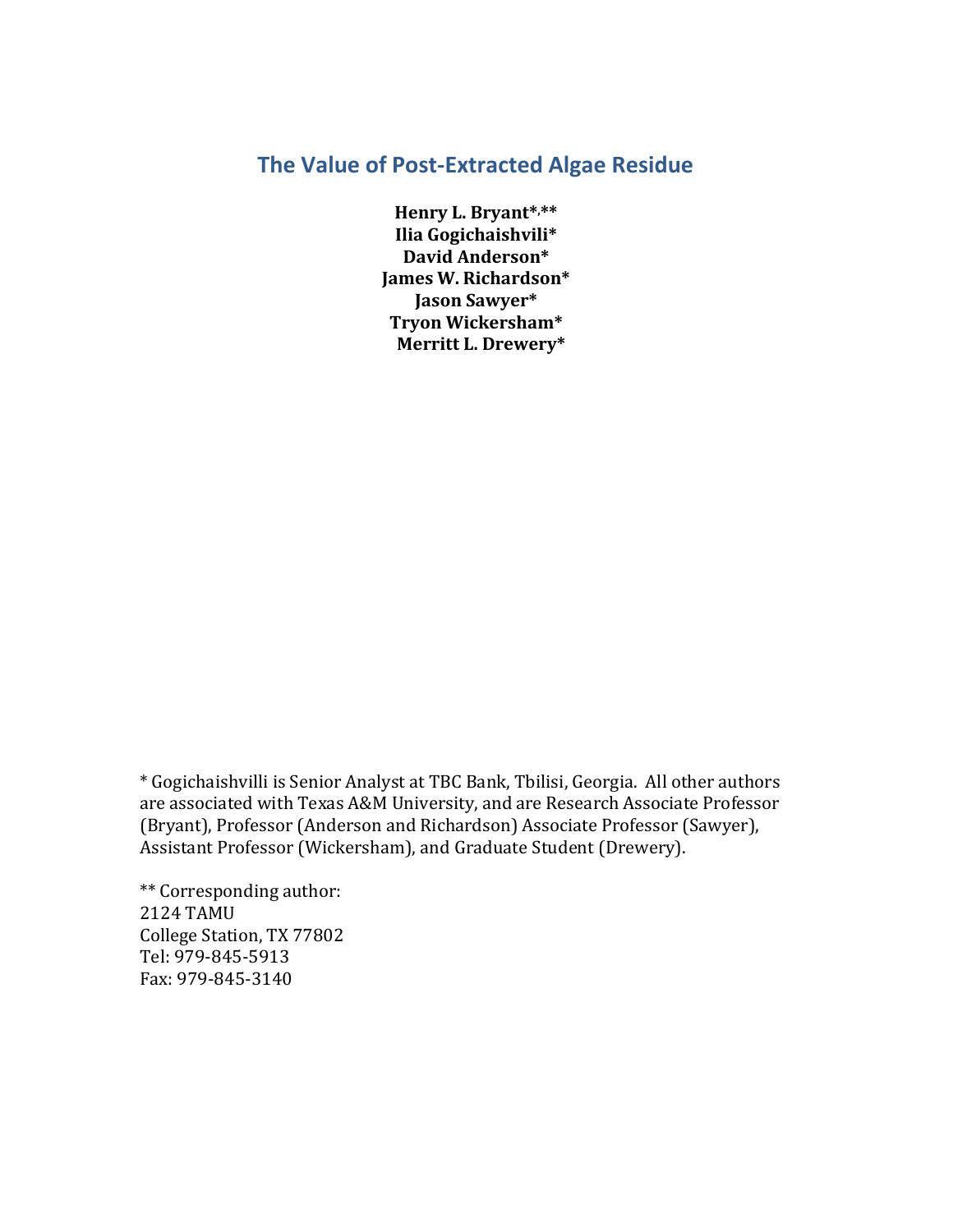# **The Value of Post‐Extracted Algae Residue**

#### **Abstract**

This paper develops a hedonic pricing model for post‐extracted algae residue (PEAR), which can be used for assessing the economic feasibility of an algal production enterprise. Prices and nutritional characteristics of commonly employed livestock feed ingredients are used to estimate the value of PEAR based on its composition. We find that PEAR would have a value lower than that of soybean meal in recent years. The value of PEAR will vary substantially based on its characteristics. PEAR could have generated algal fuel co‐product credits that in recent years would have ranged between \$0.95 and \$2.43 per gallon of fuel produced.

Keywords: biodiesel, hedonic pricing, livestock feed, post-extracted algae residue

**JEL Codes:** Q16, Q41, Q42

## **1. Introduction**

The merits of microalgae as a source of biofuel feedstock have been widely recognized recently [1,2,3,4,5]. Cited benefits, relative to other biofuel feedstocks, include production employing non‐arable land and brackish water that are not employed in food production, potential recovery of waste nutrients from water treatment, and greenhouse gas emission reductions. Non‐biofuel‐related uses of microalgae have been recognized as well, including use as a livestock or aquaculture feed ingredient, production of high‐value oils for pharmaceuticals and nutritional supplements for people and animals, biotech applications, agrochemicals, pigments,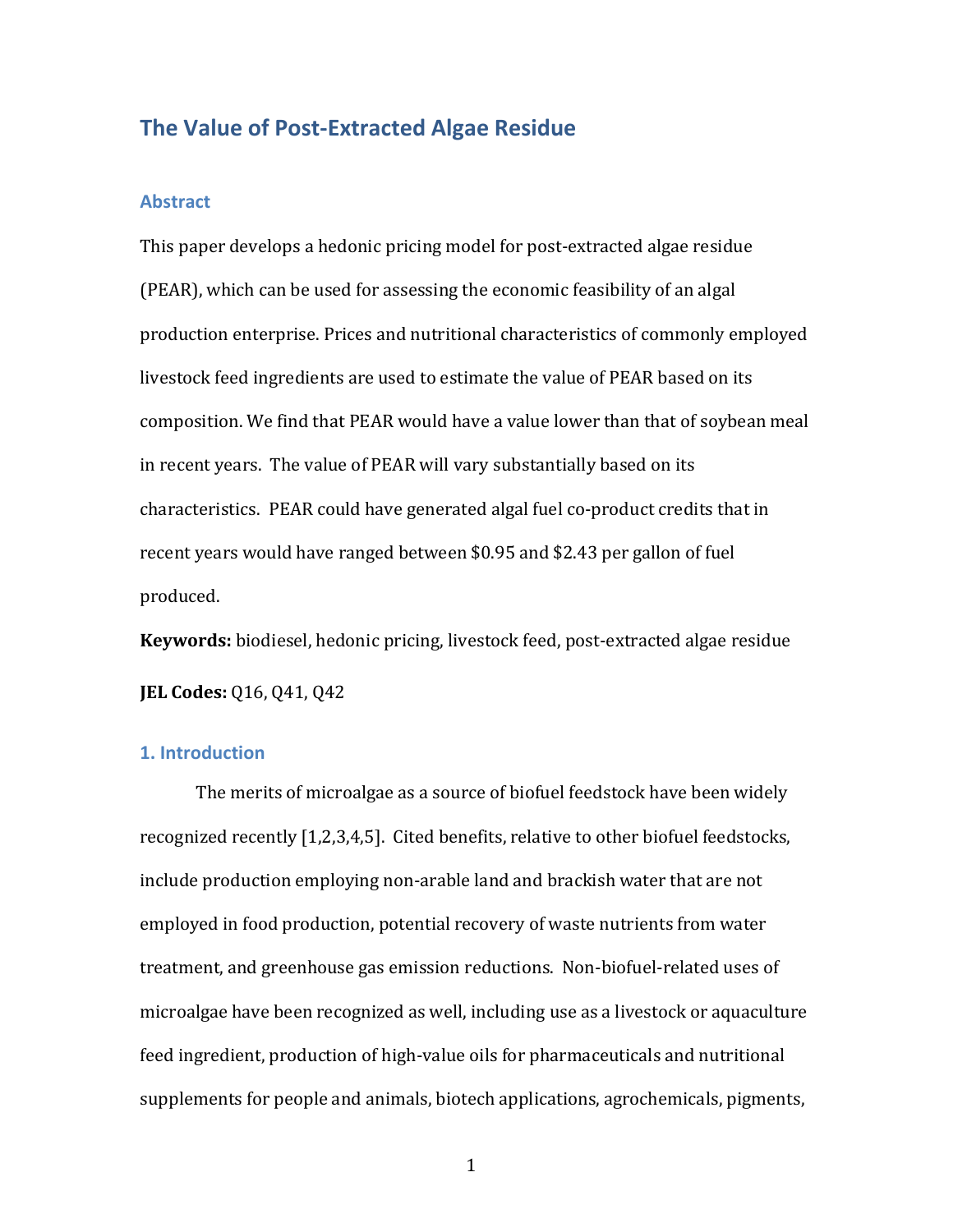and cosmetics [6,7,4]. This potential has sparked a frenzy of research, and over 100 commercial start‐ups worldwide as of 2009 [8].

However commercial‐scale production of biofuels using algal feedstocks is currently economically infeasible [8,9,3,10,4,5]. Essentially all current commercial algae production is motivated by sale of high‐value oils for pharmaceutical and nutritional uses [5]. Substantial advances in the underlying biology and algal biomass productivity will be required to achieve economically feasible algal biofuels production, and this achievement is likely 10 to 15 years away [3,5]. It is generally agreed that co‐product sales will be critical to achieving economically feasible algal biofuels production [8,9,10,4,5]. Stephens, et al. [4] argue that the market for high‐ value oil co-products would be rapidly saturated if algal biofuels production increases substantially, and sales of post‐extracted algae residue (PEAR) as a livestock feed likely represents the most important long‐run component of co‐ product revenue.

No market for PEAR currently exists, however, and consequently potential prices for PEAR are not currently known with any reasonable certainty. Thus the potential PEAR revenue that a prospective algae producer might enjoy is currently unknown; there thus exists a critical limitation to existing analyses of the economic feasibility of algae production. In short, there is a pressing need to know the likely value of PEAR as a livestock feed ingredient, and how this value varies over time.

Hedonic pricing methods model the interdependence of commodity prices and commodity characteristics to infer the implicit values of the characteristics, which would be difficult to otherwise determine. In simple terms, a hedonic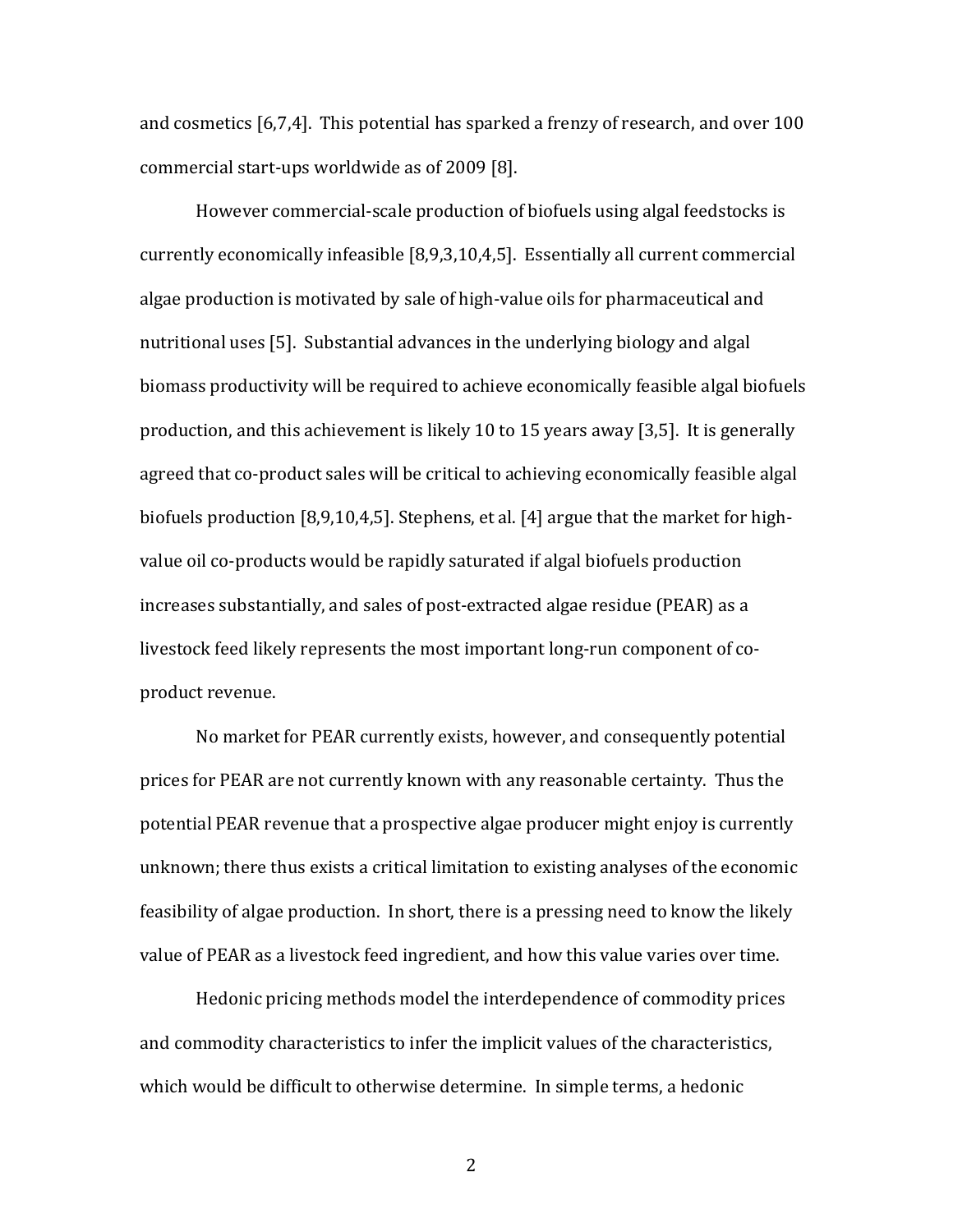equation is a regression of the market prices of products or commodities on their corresponding characteristics. Three aspects of a hedonic price analysis must be carefully specified to achieve robust results: selecting dependent and independent variables, specifying a functional form, and defining a submarket—a set of goods to include as observations for the regression [11]. Given a well‐specified model, the fitted regression coefficients are interpreted as measurements of the values of the products' characteristics in the case of an additive model (wherein the variables have not been transformed) or as elasticities (the percentage change in product value given a one percent increase in a continuously measured attribute or the percentage increase in product value resulting from the inclusion of a discrete feature) in the case where the natural logarithms of continuous variables are employed.1 While not a common application of hedonic pricing methods, they can also be used to estimate the value of a product that is not currently traded (such as PEAR) based on its characteristics.

The objective of this study is to estimate the value of PEAR using hedonic pricing techniques. Twenty‐two commonly used livestock feed ingredients are decomposed into their economically and biologically important constituent nutrients to estimate the market value of each. Calculated prices of these characteristics are then used to estimate the value of PEAR.

<sup>1</sup> In a standard regression model, fitted regression coefficients corresponding to a continuous independent variable are interpreted as the marginal effect on the dependent variable of a unit increase in that independent variable, holding all else constant. This same interpretation applies for a hedonic pricing model with non‐ transformed variables, but this application admits a more specific interpretation of the fitted coefficients as characteristics' monetary values.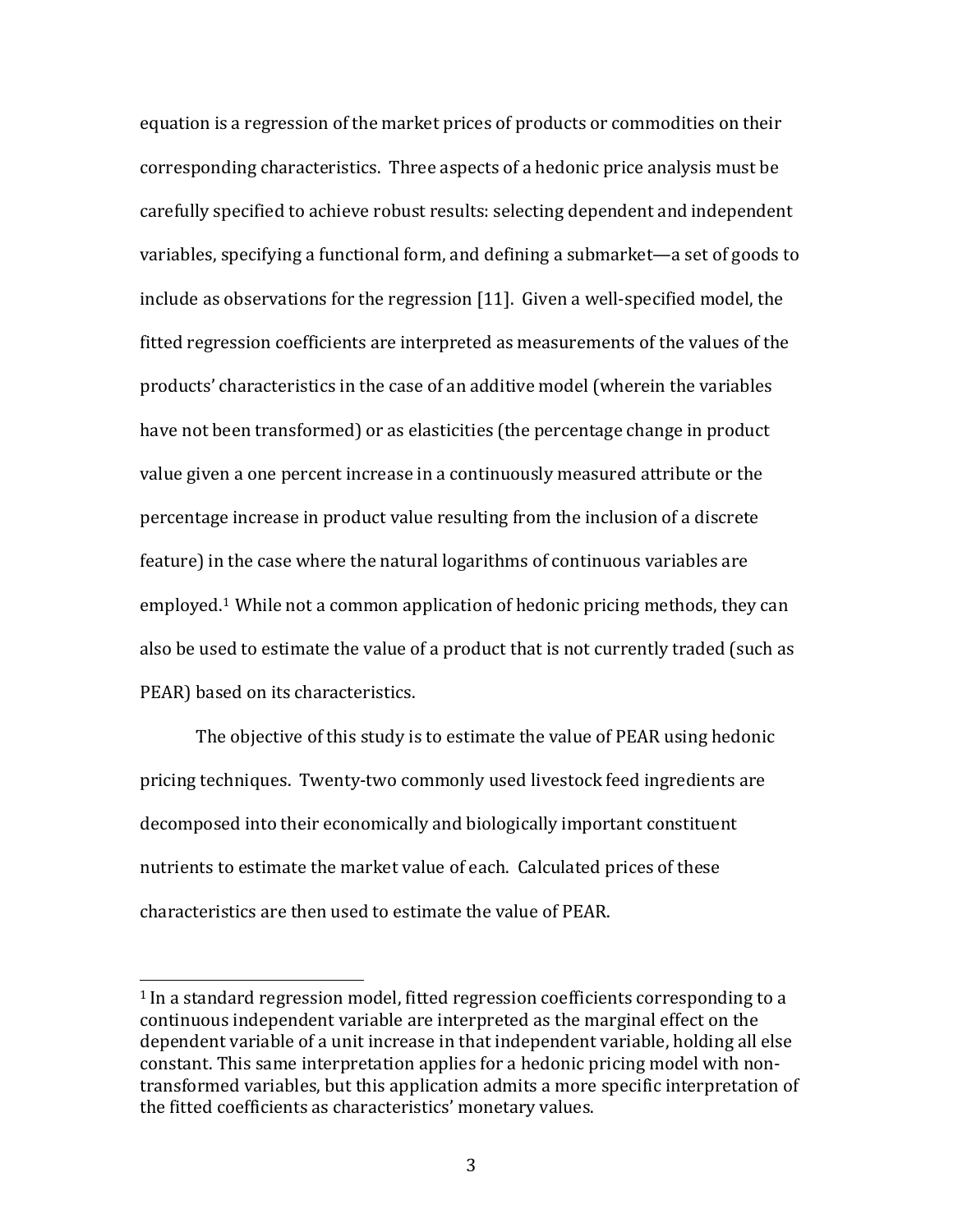The paper proceeds as follows. In the next section we enumerate the important nutritional characteristics of livestock feed ingredients, which will serve as candidates for explaining observed ingredient prices. We then describe the methodology we employ, and proceed to present our results. We conclude with a discussion of the economic meaning of the results.

# **2. Common Ration Ingredients and their Constituent Nutrients**

We employ in our analysis prices and corresponding nutrient compositions for each of twenty-two common feed ration ingredients. From the pool of oilseed products, animal byproducts, brewers' and distillers' grains, whole and milled grains and other types of feedstuffs, the following ingredients were chosen because they are all commonly employed in cattle rations, and because price observations for these commodities are reliably available: soybean meal (high protein), soybean meal (low protein), soybean hulls, whole cottonseed, cottonseed meal, cottonseed hulls, linseed meal, poultry byproduct meal, hydrolyzed feather meal, prime tallow, yellow grease, bleachable fancy tallow, vegetable‐animal blend, suncured pellets (dehydrated 17%), wheat middlings, rice bran, rice millfeeds, rice hulls, whole corn, sorghum, ground grain screenings, and feed urea.<sup>2</sup>

<sup>&</sup>lt;sup>2</sup> These ingredients were not selected based on the similarity of their nutrient contents to PEAR. The purpose of the hedonic analysis is to infer how feed commodity value varies as nutrient composition varies. Even if the prices of numerous feed commodities with nutrient contents very similar to PEAR were available, such commodities could not be used by themselves to reliably infer the values of various nutrient characteristics. In any regression model, substantial variability in the independent variables (in our application, nutrient contents of the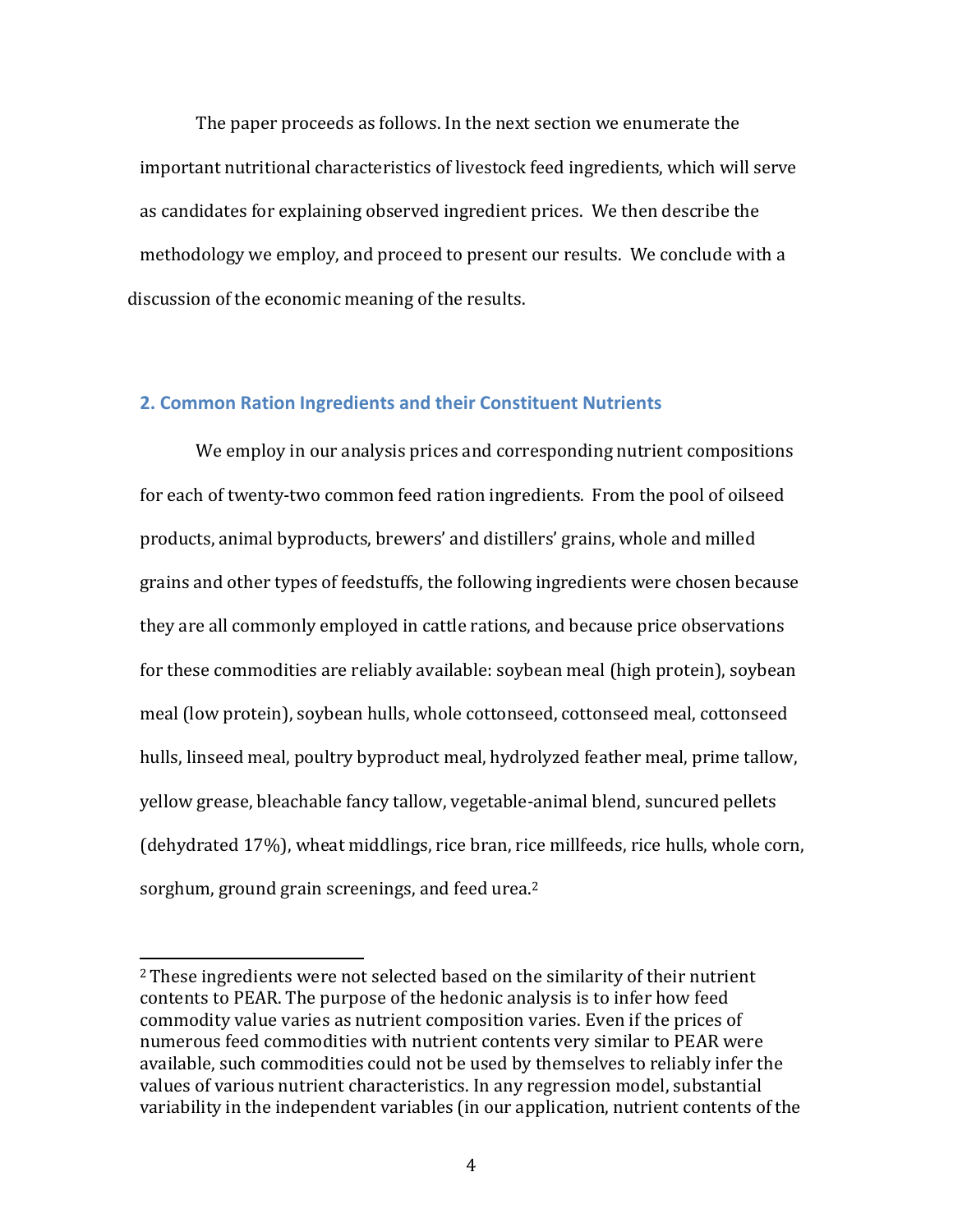Chemical profiles of the feed ration ingredients constitute independent variables in the hedonic regression. The National Research Council [12] reports thirty‐six different characteristics for the selected feed meals, which are classified under the categories energy, protein, fiber, minerals and vitamins. Many of the reported components are not expected to substantially influence buying behavior or animal nutritional status. Candidate independent variables for the regression are carefully selected based on the potential importance of each characteristic for the livestock feed ration, as described next.

Total digestible nutrients (TDN), digestible energy (DE), metabolizable energy (ME), net energy for maintenance (NEm) and net energy for growth (NEg) are all measurements of the energy content of feed ingredients. Given that all of these factors are measuring energy, they closely correspond to one another. For example, the relationship between ME and DE is given by:

ME (Mcal/kg of DM) = 0.82 x DE (Mcal/kg of DM) 
$$
(1)
$$

where DM represents dry matter and the components of DE and ME are presented on a mega calories per kilogram basis. Since the energy measures are closely related, including more than one of these would likely introduce a multicolinearity problem. The NRC reports TDN as the most frequently used measurement of energy content. Therefore, TDN was selected for inclusion in our list of candidate variables from the pool of available energy measurements.3

feed ingredients in our sample) is absolutely required to reliably infer the influence of those variables on the dependent variable (commodity prices in this application). <sup>3</sup> While NRC reports that TDN is the most widely used measurement of energy content, Vasconcelos and Galyean [13] report that NEg is most widely used by feedlot nutritionists. However, since NEg is calculated from TDN using the NRC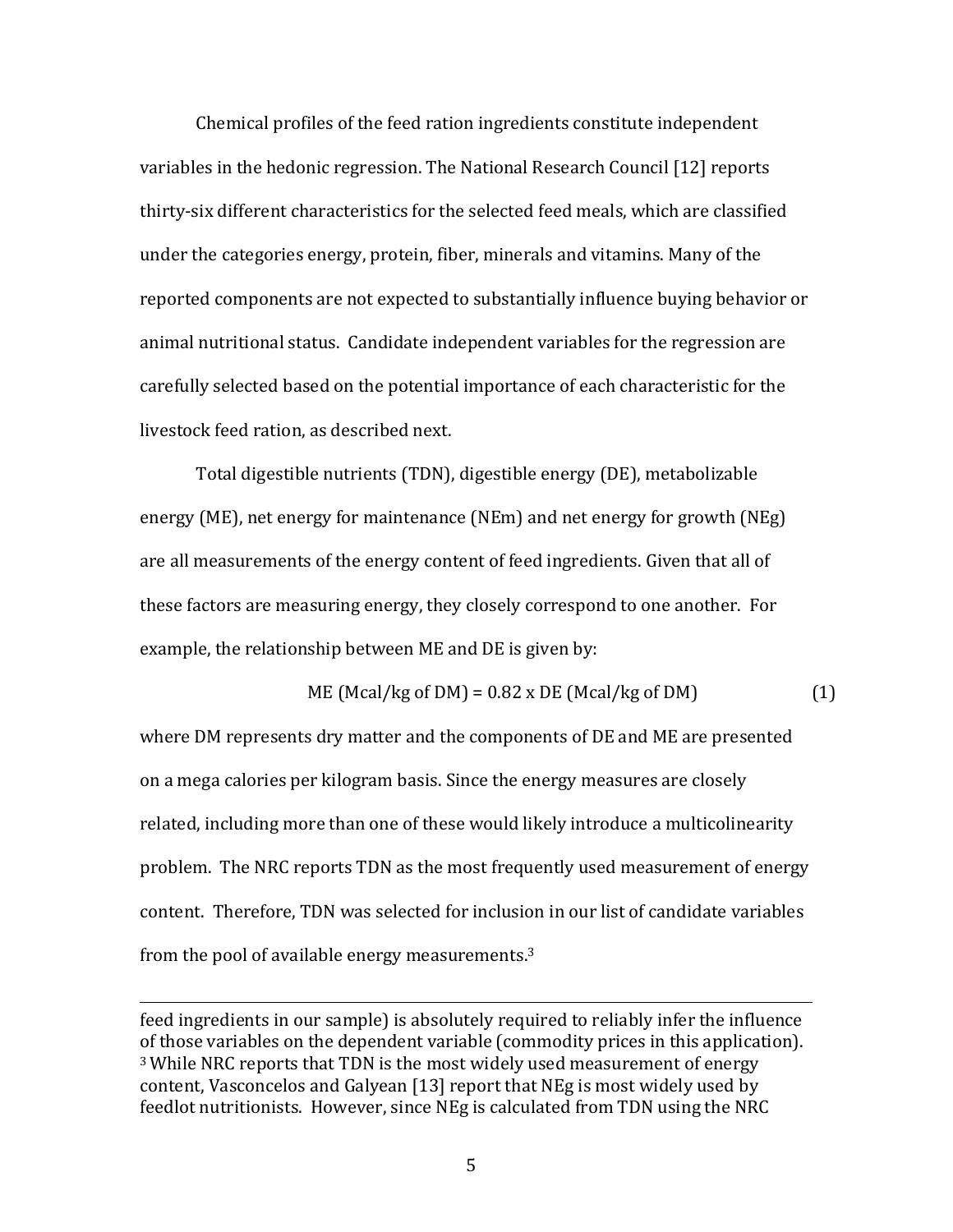Protein is a vital nutrient for livestock maintenance, growth and reproduction. Protein is often reported as Crude Protein (CP), which represents total nitrogen content of a sample multiplied by 6.25. Given that protein is universally acknowledged as a critical component of livestock diets, this estimate of the percentage of protein in each ingredient is included in our list of candidate variables.

There are two important characteristics associated with Crude Protein: Degradable Intake Protein (DIP) and Undegradable Intake Protein (UIP). DIP is the portion of CP which can be degraded in the rumen, while UIP represents the portion of CP that is not degraded in the rumen. However, UIP is not an indicator of lost protein, as it may be digested post ruminally and represents a significant source of metabolized protein. Since DIP and UIP sum to 100%, we only include UIP among our candidate variables.

Ether Extract (EE) is an estimate of total fat or oil content, which is a dense source of calories. Fat is a necessary ingredient for livestock body growth as well. It is expected to have a significant influence on the value of the feed and is included in our list of potential explanatory variables.

Fiber is a relatively important component of the livestock diet and can have a significant effect on the buying behavior of feed customers. Acid detergent fiber (ADF) is representative of the fiber content, which is negatively related to digestible energy. Higher ADF concentrations indicate reduced digestibility. Additionally, sufficient intake of effective neutral detergent fiber (eNDF) is required to ensure

model, both of these measures embody the same fundamental information. We employ TDN without loss of generality.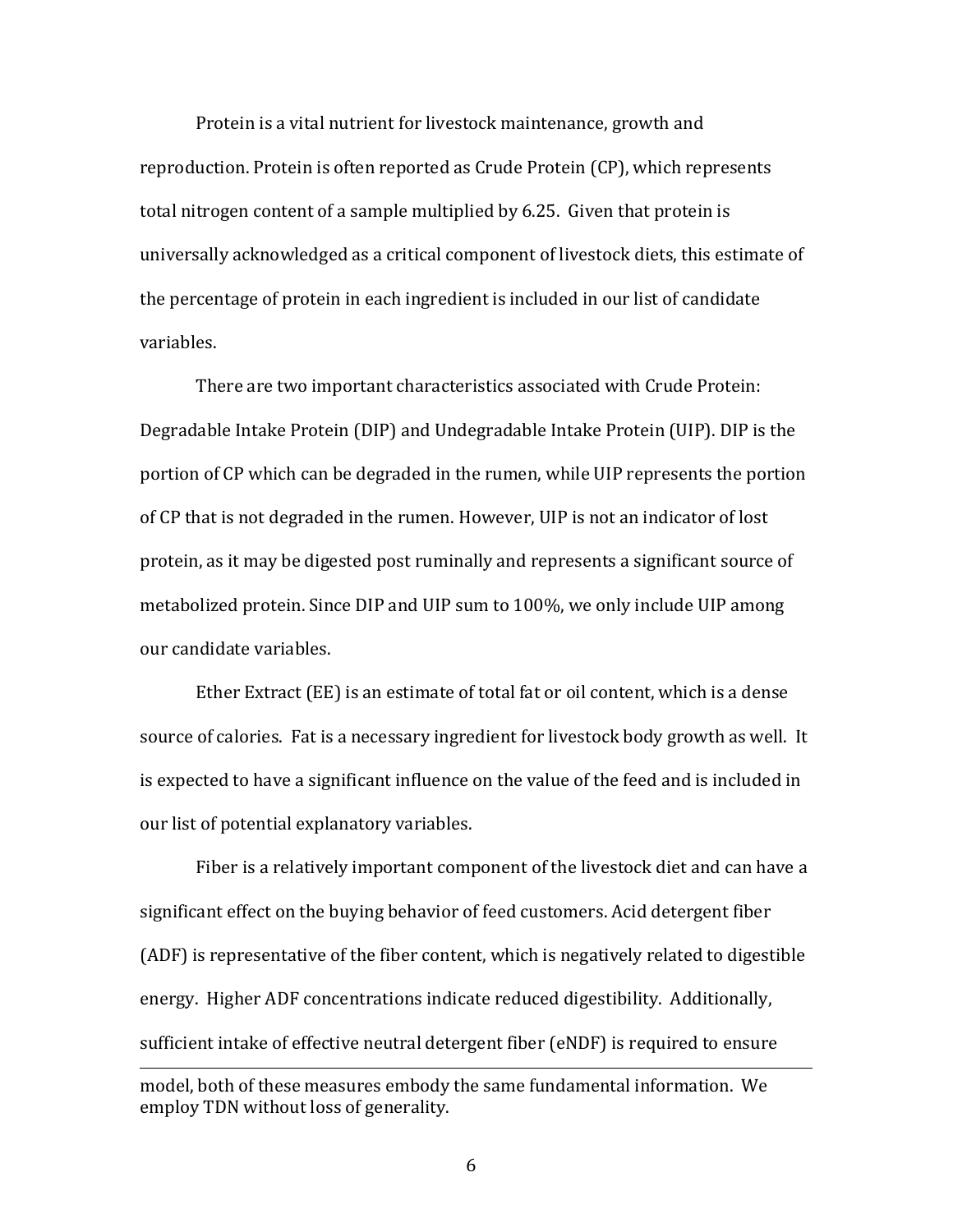proper rumination, which is essential for long‐term animal health and performance. As both of the fiber representatives measure different aspects of the livestock feed ration, ADF and eNDF are both included as possible variables.4

Minerals that are important for animals are divided into two groups: macrominerals and trace minerals. Macrominerals are calcium, phosphorus, sodium, chlorine, potassium, magnesium, and sulfur. Trace minerals include cobalt, copper, iodine, iron, manganese, molybdenum, selenium, and zinc. From this pool of minerals, four main macrominerals are identified as most likely to influence feed meal value. The first is calcium (Ca), which is important for bone and teeth formation, cardiac regulation, muscle excitability, and normal growth. The second mineral is phosphorus (P), which is also used for bone growth, enzymatic reactions, and energetic transfers. The third mineral is potassium (K), which is important for blood pressure regulation, oxygen and carbon transport, acid‐base balance, and muscle contraction. The fourth mineral is sulfur (S), which is essential for disease resistance, blood sugar regulation, and maintenance of body tissue. Sulfur is of particular interest because of its relation to polioencephalomalacia and its relatively high concentrations in distillers' grains. Any of these four macrominerals may potentially have negative value, as they can be toxic for the livestock if given in high volumes. However, they are not expected to be found in toxic volumes in the feed ingredients listed above or in PEAR.

<sup>4</sup> The feasibility of including these variables in a final hedonic pricing model for PEAR is limited. Due to PEAR's small particle size, it is impossible to determine ADF by currently available methods, and eNDF is, in part, dependent on particle size. As it happens, the specification search procedure (described later in this paper) did not identify ADF or eNDF as necessary components of our hedonic pricing model, rendering this limitation moot.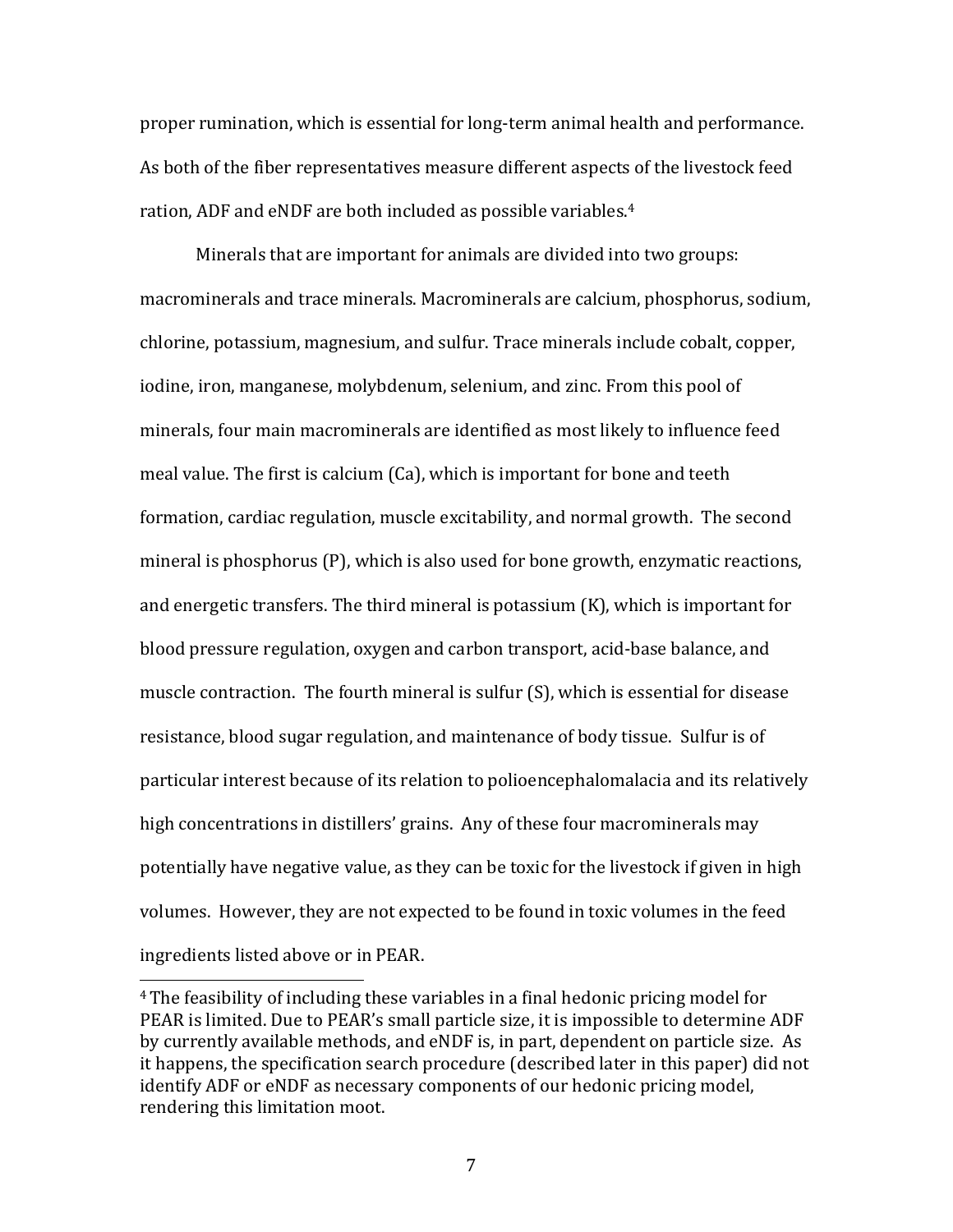Trace minerals are expected to be present in PEAR. Existing data suggests that trace minerals of potential concern, particularly those used in upstream processes, are copper (pond management) and aluminum (flocculation). However, inclusion of PEAR in livestock diets will likely be limited by the high ash content, salt content, and (or) the protein content. Therefore, we do not expect inclusion of PEAR in commercially fed diets to result in complete diets that exceed maximum tolerable concentrations for trace minerals. We also observe that the trace mineral contents of primary feed ration ingredients are clearly not an important determinant of buyer decision‐making or those ingredients' market prices.

# **3. Methodology and Data**

#### **3.1** *General Hedonic Pricing Model and Functional Form*

The earliest uses of hedonic pricing were investigations of the influences of vegetable quality attributes on their market prices [14,15]. Hedonic pricing methods gathered momentum beginning with the work of Griliches [16], who analyzed quality‐adjusted measures of automobile prices. Lancaster [17] developed underlying theory, arguing that the characteristics of goods are part of the consumers' utility function and preferences depend on the measure of each desired characteristic. Rosen [18] applied Lancaster's preference theory to the broader concept of supply and demand analysis based on product characteristics, which then became the foundation of many further studies.

There have been various applications of hedonic pricing methods to agricultural commodities in recent years. Jordan, Shewfelt, Prussia, and Hurst [19]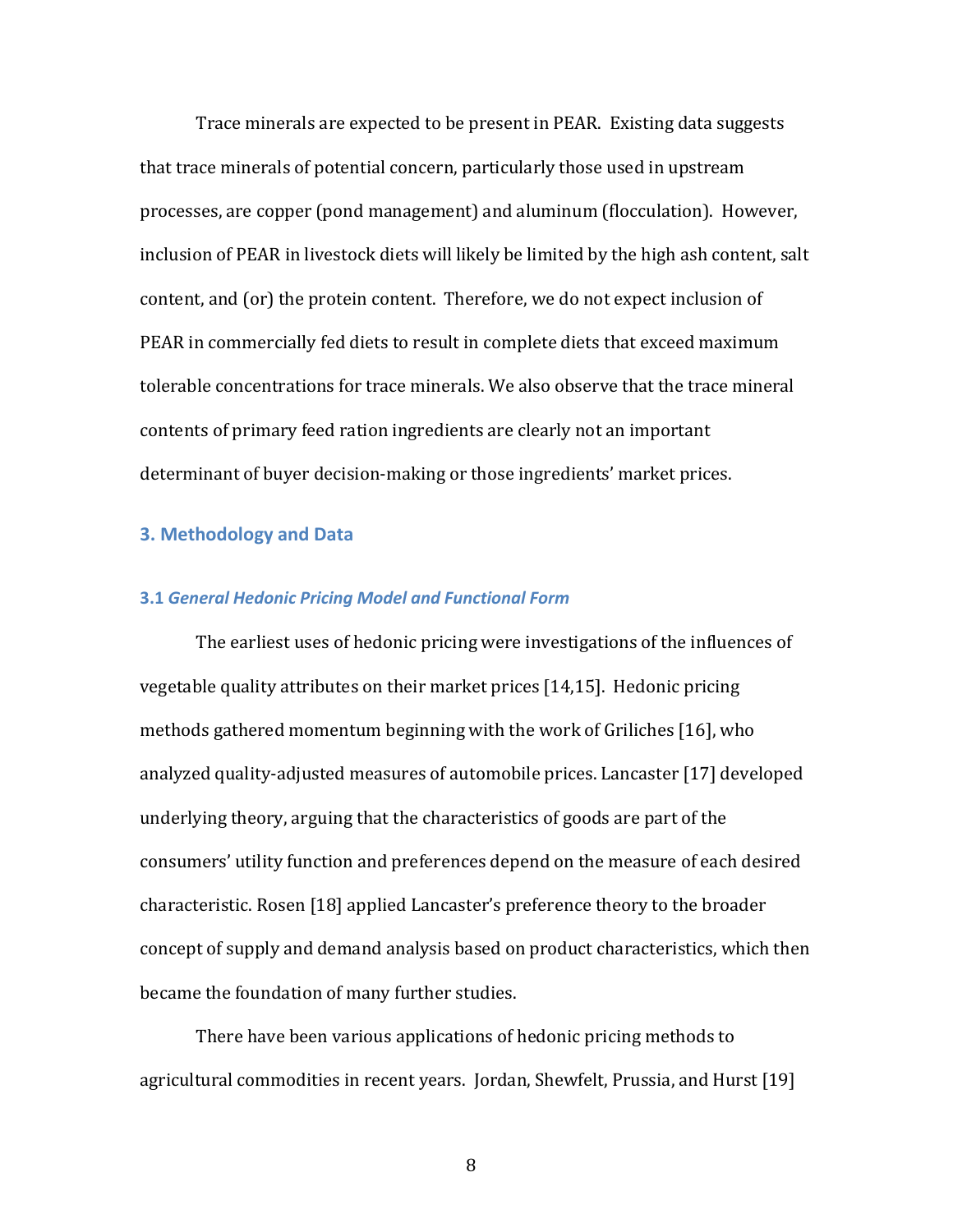studied the effects of quality characteristics on the prices of fresh tomatoes and the economic feasibility of different tomato handling techniques by using hedonic price analysis. They found that damage had a significant influence on tomato value, and that the coefficients for quality characteristics that varied from period to period. Hyberg and Uri [20] examined the implicit prices of soybeans exported by the United States to Japan. This study was designed to determine how intrinsic and physical characteristics of soybeans were valued differently for two different markets: soybean meal and soybean oil markets. Ethridge and Davis [21] described the application of hedonic pricing techniques to estimate the quality characteristics of semi‐processed cotton lint. A hedonic price model for cotton was specified as a function of trash content, color characteristics of the lint, staple length code, micronaire reading, and lot size in number of bales. The model was designed for the period of 1976‐77 and 1977‐78. The prices were estimated separately for these years and then combined since cotton quality appeared to be different in each year.

A general hedonic pricing model specifies that the observed market price for commodity *n* (*pn*) is a function of a vector of corresponding quality characteristics for commodity *n* (*xn*):

$$
p_n = f(\mathbf{x}_n). \tag{2}
$$

There is, however, no specific functional form suggested by theory for such models. Halvorsen and Pollakowski [22] and Cropper, et al. [23] suggest nested non‐linear transformations per Box and Cox [24], using a parameter y:

$$
\frac{p^{y-1}}{n} \text{for } y = 0
$$
\n
$$
\ln(\ ) \text{for } y \neq 0 \tag{3}
$$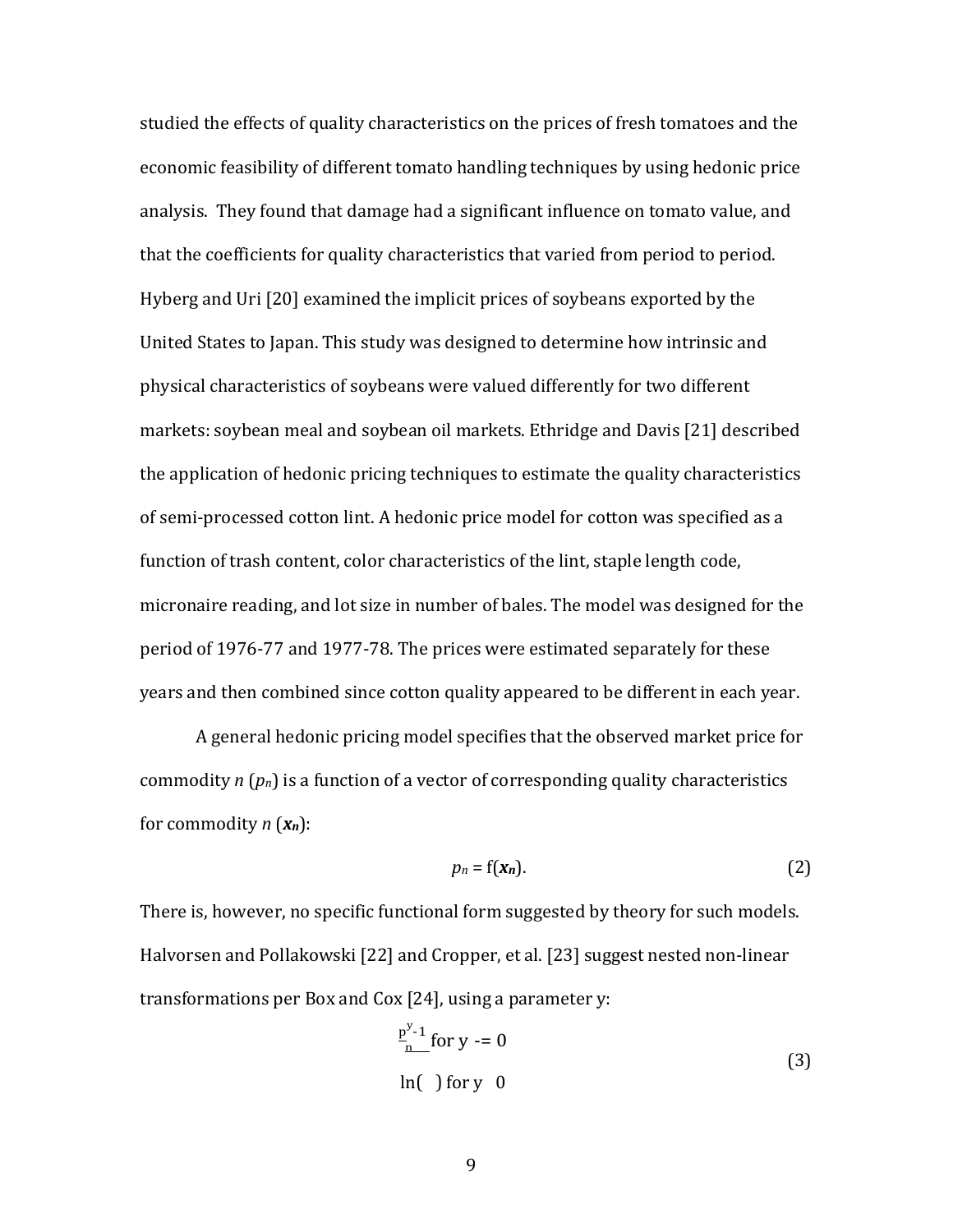We apply this transformation to  $p_n$  creating a transformed variable, and to each of the variables in *xn*, creating a vector of transformed quality characteristic variables, .......The transformed variables can be linearly related given a conformable vector of coefficients, p and a stochastic error term *un*:

$$
\cdot p \quad u_n. \tag{4}
$$

For  $\begin{pmatrix} 1, ..., \end{pmatrix}$ ,  $\begin{pmatrix} 1, ..., \end{pmatrix}$ , where each is a row vector of transformed quality characteristics, and  $u$   $(u_1,...,u)$  ", the relationship across all observations can be written as

$$
p \quad u. \tag{5}
$$

A value of y 1 yields no non-linear transformation, y 0 yields a logarithmic transformation, and y 1 implies a reciprocal transformation. Cropper, et al. [22] suggest that accommodating Box‐Cox transformations improves the reliability of hedonic model results. A likelihood ratio test can be used to test the nested alternative transformations  $(H_0: v \t I, H_0: v \t 0, H_0: v \t 1)^5$ . The likelihood ratio test statistic for a Box-Cox transformation  $(LR_{BC})$ , given that  $L_R$  is the log‐likelihood of a restricted model (i.e., y is restricted to a specific hypothesized value) and  $L<sub>U</sub>$  is the log-likelihood of the unrestricted model (i.e., the value of y is unrestricted, and is fitted via maximum likelihood) is

$$
2(L_R L_U). \t\t(6)
$$

*LRBC* is distributed chi‐squared with one degree of freedom corresponding to the single restriction on y [25].

<sup>5</sup> By "nested", we mean that the single model presented as equation (5) can accommodate all of the three data transformations simply through specification of appropriate values of the nesting parameter y.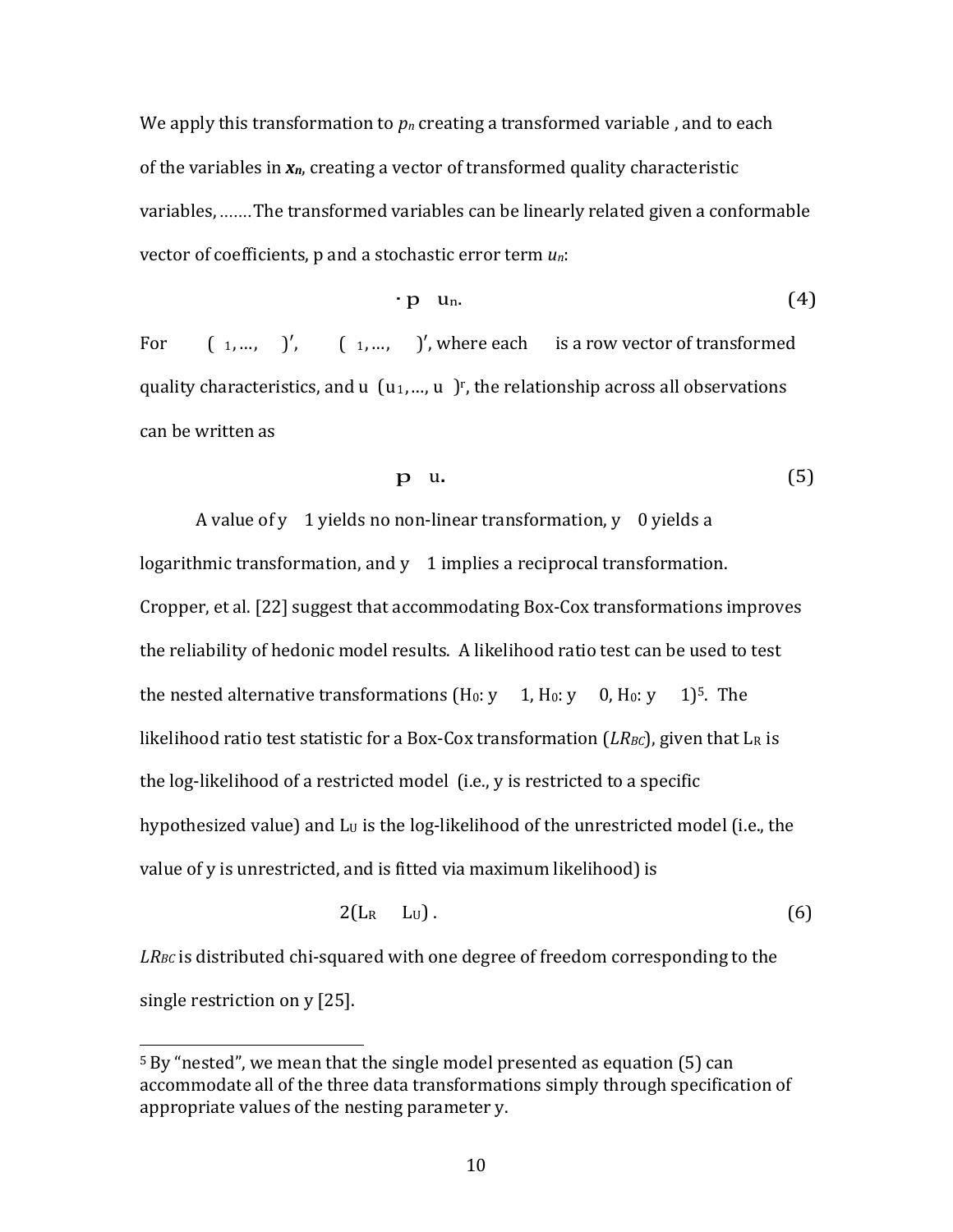Malpezzi [11] reviews the theoretical basis of hedonic pricing models and their practical application. He describes how various standard econometric results apply to these models. He identifies three most important components of the hedonic price equation: choice of dependent and independent variables, specification of the functional form, and the definition of the market or submarket (i.e., price observations to employ in the estimation). He observes that sufficient variability is needed in the dependent and independent variables. Also, he shows that coefficient estimates will be biased if important variables are omitted. Malpezzi [11] illustrates that the log-linear form can have several advantages over the linear form, such as heteroscedasticity mitigation and simplification of results interpretation. He also endorses the Box‐Cox transformation.

## **3.2** *Approximate Bayesian Model Specification Search*

Theory also provides little guidance for specifying the specific independent variables to use in a hedonic pricing model. Domain‐specific expert knowledge and experience provide some guidance. However such knowledge may not produce a sufficiently small set of commodity characteristics relative to numbers of available price observations. One approach to resolving this issue is a specification search with the objective of finding an individual model (i.e., a model employing a specific subset of available explanatory variables) that is "best" by some measure. Suppose the set of all possible explanatory variables has cardinality *K*. For our purposes, we define a model *Mi* as a functional form embodied by equation (5) for some non‐ empty subset (with cardinality  $0 < K_i \oplus K$ ) of the set of all possible explanatory variables.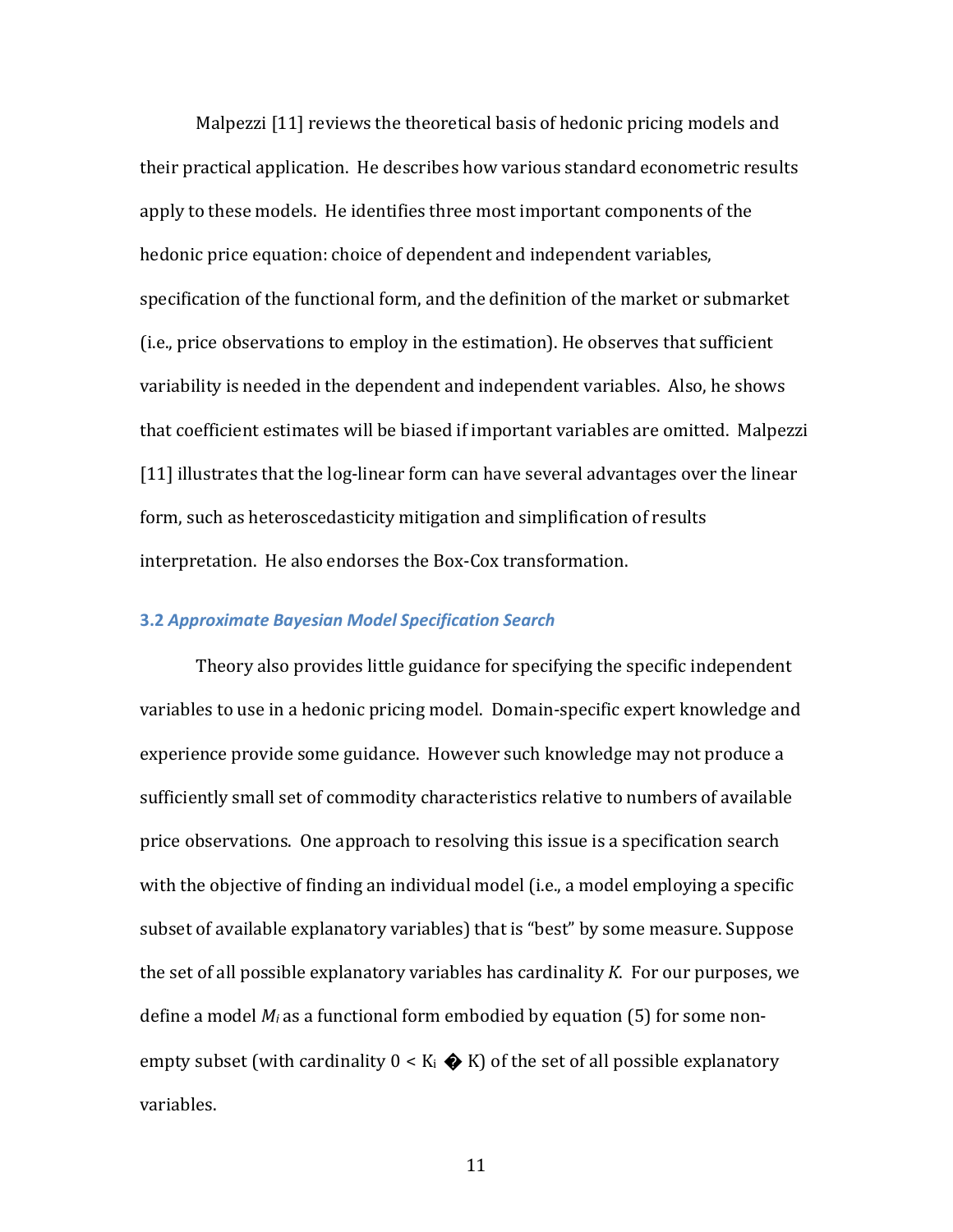In a Bayesian model averaging framework, a posterior probability is assigned to each model in a set of candidate models. This is an evaluation of how likely a specific model is to appropriately reflect underlying relationships, given the data that are observed. Given data *Y*, if (Mi) is the prior probability assigned to model *i*, and  $(Y|M_i)$  is the integrated likelihood for model  $M_i$  (see [26] for details), the posterior probability assigned to a specific model *Mi* given the data is

$$
(M_i|Y) \frac{p(M_i)p(Y|M_i)}{\sum_j p(M_j)p(Y|M_j)}
$$
\n(7)

This latter value can be quite difficult to evaluate precisely, but Schwarz [27] gives an easily computed approximation. If Li is the log‐likelihood of model *i*, *Ki* is the number of fitted parameters in model *i*, and *N* is the number of observations, then the approximation is

$$
\ln([Y|M_i]) \bigotimes \text{SBC}_i \equiv L_i \quad 0.5 \text{K}_i \ln(N). \tag{8}
$$

If the set of considered models are all assigned equal prior probability, then the individual model with the greatest *SBCi* will also be assigned the greatest posterior probability (Mi|Y). This motivates *SBC* as a criterion for selecting a specific model from among many possibilities given minimal prior assumptions. Alternatively, a common casual explanation of *SBC* is that it rewards model fit (Li) while penalizing model complexity ( 0.5Kiln(N)), and a desirable model will balance these two considerations.

The space of models that employ all possible subsets of a collection of *K* possible explanatory variables will have dimension 2*<sup>K</sup>*. Rather than exhaustively estimate all of these possible models, a search procedure can be used. We employ a search procedure wherein we start with an empty model (no explanatory variables),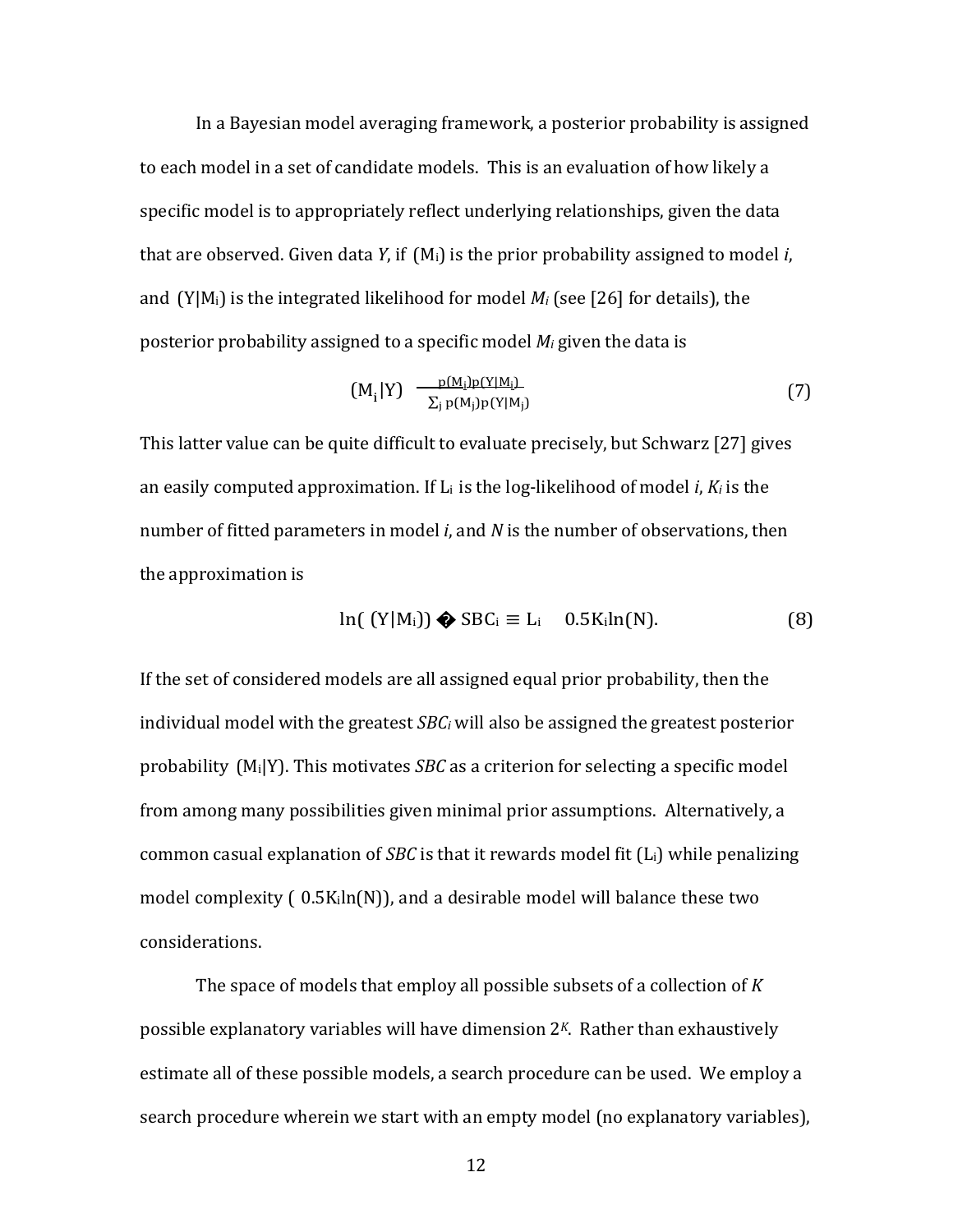compute the *SBC* for all possible models with exactly one explanatory variable, and add the single explanatory variables that results in the greatest increase in *SBC* relative to the empty model. We then repeat these steps for the modified model, adding the variable that next increases *SBC* most, repeating until adding additional variables cannot increase *SBC*. In a second phase, improvements in *SBC* due to removing variables are sought, with single variables providing maximal improvement being removed first. This type of search is known to identify a model at or near the global optimum *SBC* [28].

#### **3.3** *Detection of Influential Observations*

Influential observations are individual data points employed in a regression that have a large influence on the resulting parameter estimates. Such observations may simply be particularly informative, or they may reflect a problem wherein the influential observation inappropriately distorts the regression results to misrepresent the relationships that exist among the remaining data. Cook [29] provides a convenient method for detection of influential observations. Cook's "distance" essentially measures the extent to which removal of an individual datum changes a regression model's predicted values. If *Ki* is the number of fitted parameters, *MSE* is the mean squared error of the regression residuals when all data are used, *N* is the total number of observations, ̂ is the predicted value of the dependent variable for observation *n* when all data are used for fitting, and  $\hat{f}$  m is the predicted value of the dependent variable for observation *n* when the parameters have been fitted without using observation *m*, then Cook's distance is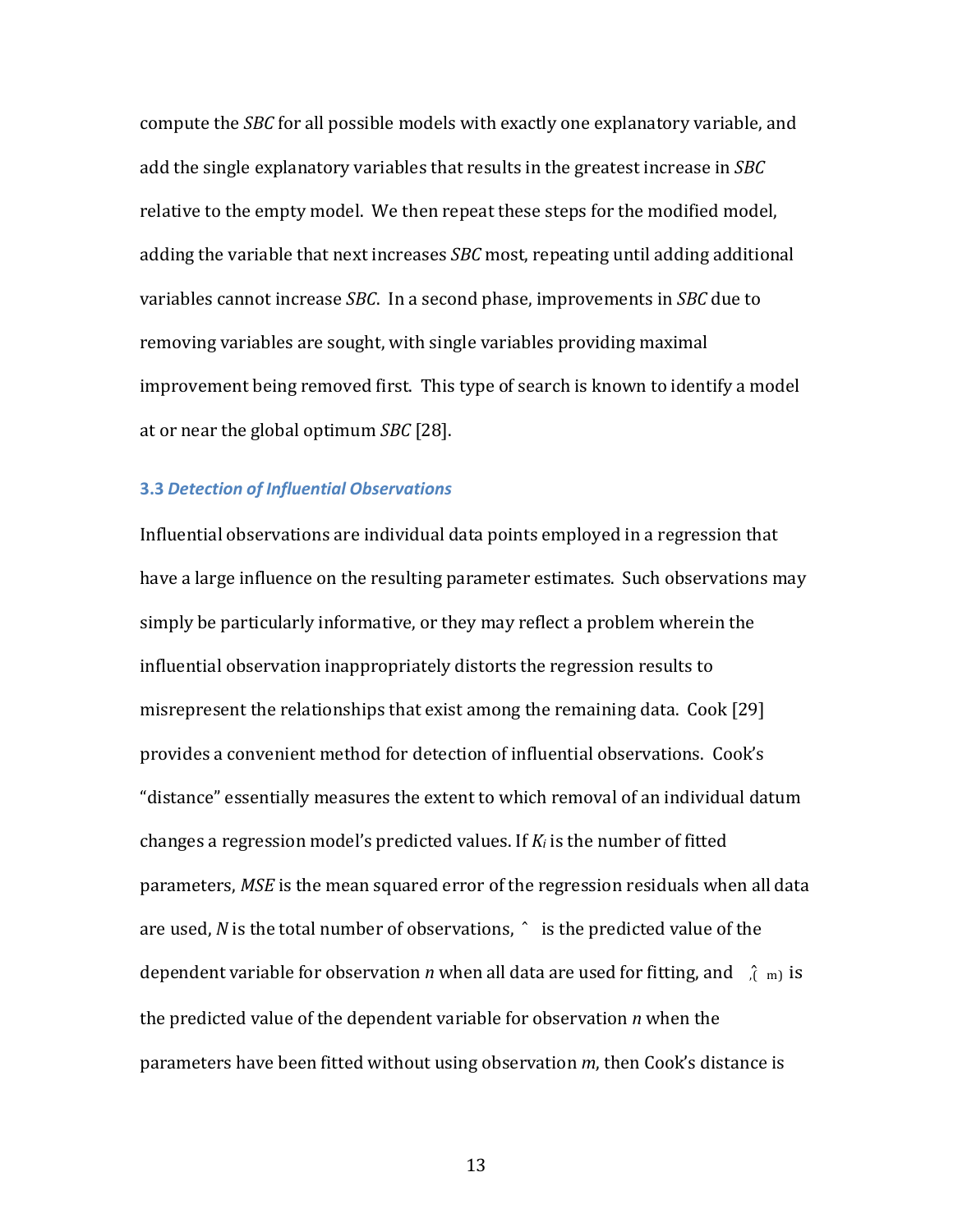$$
D_m \quad \frac{\sum_{n=1}^{N} (p_n - p_{n,(m)})^2}{K_i x MSE}.
$$
\n(9)

It is generally accepted that observations with  $D_m$  > 1 merit scrutiny for validity.

#### **3.4** *Data*

Nutrient compositions of the twenty‐two feed meals for the ten nutrients described earlier are obtained from Preston [30]. Weekly prices from January 2005 through September 2010 for twenty‐two feed meals in Fort Worth, Texas, are obtained from the Miller Publishing Company publication *Feedstuffs* [31]. Fort Worth was chosen due to the consistent availability of prices for a relatively large number of feed ingredients, because the southwest region has favorable conditions for algae growth [10], and because the southwest region has a large number of concentrated animal feeding operations (CAFOs)<sup>6</sup>. The weekly price data are aggregated to a quarterly basis for a total of twenty‐three time periods from the first quarter of 2005 through the third quarter of 2010.

The nutrient compositions of various PEAR samples are the authors' original measurements, and are presented in Table 1. The eleven PEAR samples are based on two different algae species grown in open ponds in two separate locations in Texas. PEAR was prepared using various treatments, as indicated in Table 1. TDN values in these data are calculated based on the organic matter content. For instance, suppose a particular sample contains 70% organic matter. We assume

<sup>6</sup> The Texas panhandle and southern plains is the largest cattle feeding area in the world. Texas feedlots marketed 5.8 million fed steers and heifers in 2011, 25.6 percent of fed cattle produced in the U.S. The Texas panhandle and eastern New Mexico are also a growing area for milk production, currently the third largest such area in the country.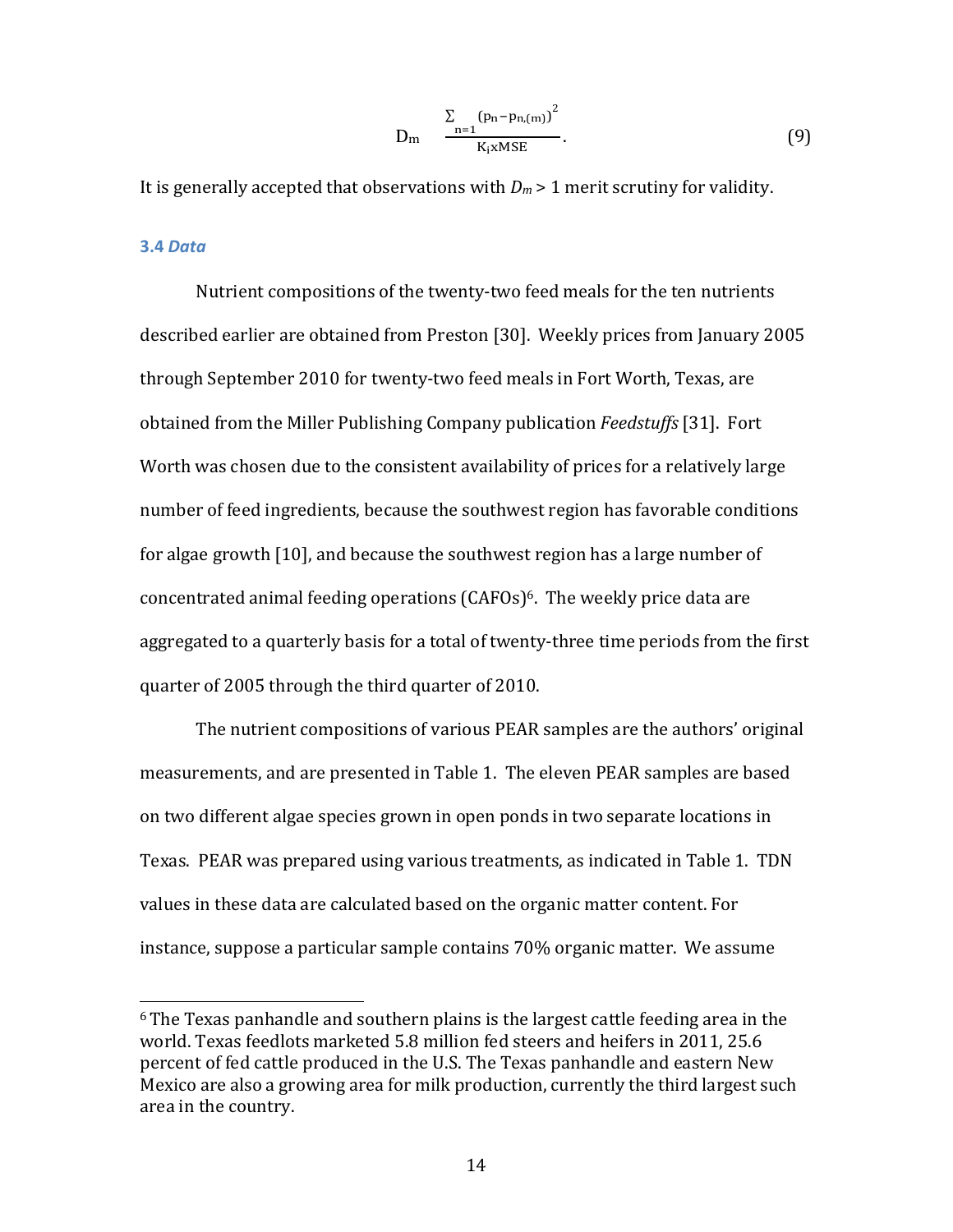that the digestibility of algae will be approximately 80%.7 Therefore, we multiply 70% by 80% to arrive at a TDN value of 56% of dry matter.

# **4. Results**

The prices of twenty-two feed meals represent the set of dependent variables, while ten selected characteristics of feed ingredients are used as potential independent variables in the model. Our general approach is to specify a final hedonic regression equation by testing restrictions on a preliminary model, and imposing those restrictions that are deemed appropriate. The preliminary, unrestricted hedonic pricing model is given by (5) with all ten possible explanatory variables included: Total Digestible Nutrients (TDN), Ether Extract (EE), Crude Protein (CP), Undegradable Intake Protein (UIP), Acid Detergent Fiber (ADF), Effective Neutral Detergent Fiber (eNDF), calcium (Ca), phosphorus (P), potassium  $(K)$ , sulfur  $(S)$ .

We first apply the approximate Bayesian specification search procedure described in the previous section to determine an appropriate subset of explanatory variables. We employ the variables without any Box‐Cox transformation for this initial step. Equations representing each quarter of the data sample are stacked to create a single system and therefore a single *SBC* value for each subset of

<sup>7</sup> The small particle size of PEAR compromises our ability to determine digestibility in the laboratory using routine analysis. We assume 80% digestibility based on the small particle size (more specifically, particle size will not limit enzymatic access to nutrients), high protein content, and low levels of structural and chemical limiters of digestions. We expect to refine this number as additional data becomes available for in vivo and in vitro digestibility.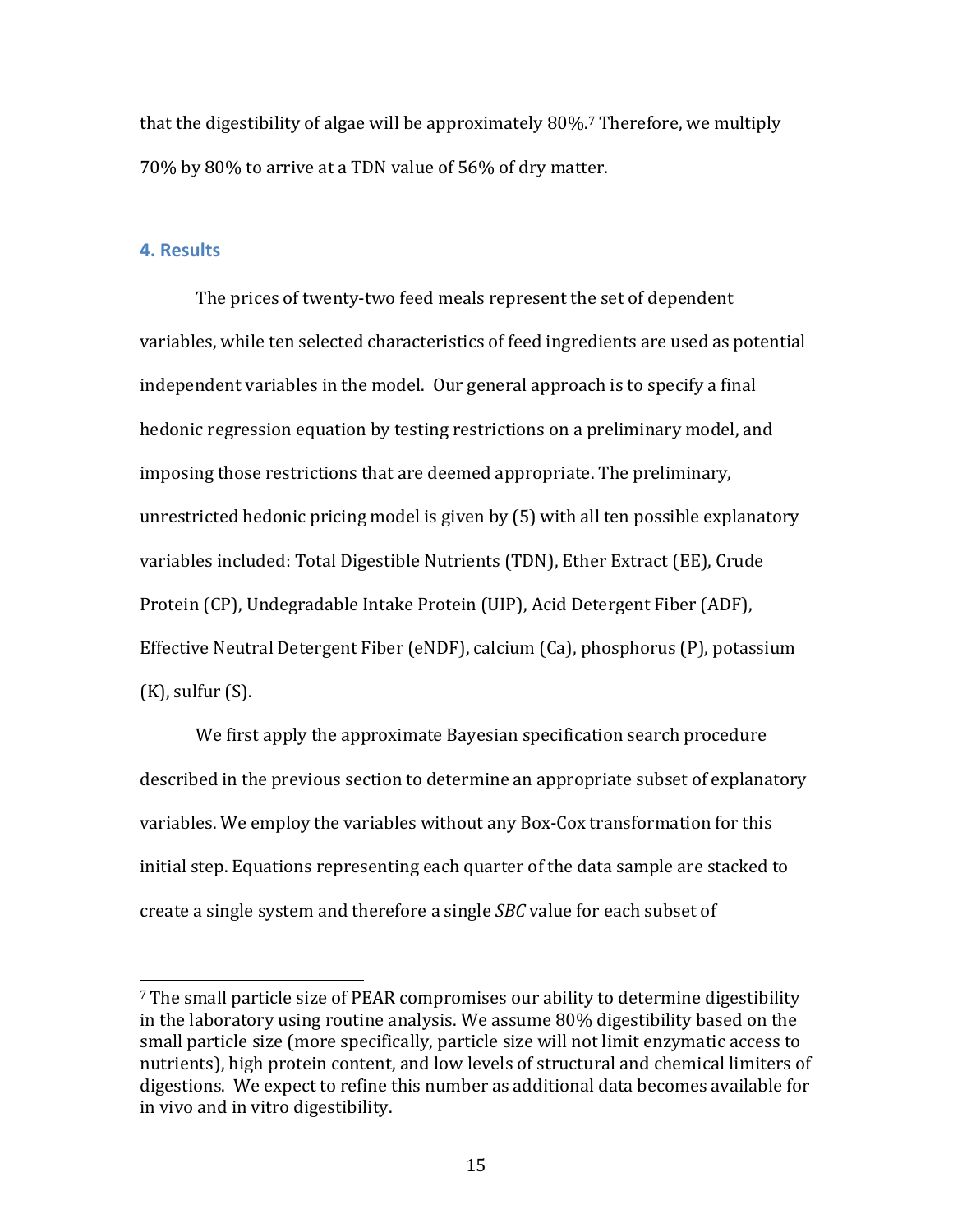explanatory variables considered.8 The approximate Bayesian specification search procedure described above in subsection 3.2 suggests a model with the variables *TDN, CP, EE, eNDF, Ca,* and *S* has a higher posterior probability than most or all competing alternatives. Accordingly, we test the null hypothesis that the coefficients on the variables *UIP, ADF, P,* and *K* are all zero. We compute a likelihood ratio test statistic of 3.68 for the joint restriction that these four coefficients are all zero, with an associated p-value 0.451. We therefore do not reject these restrictions, and proceed without the variables *UIP, ADF, P,* and *K* in all analysis that follows.

We next estimate period-wise regressions that accommodate Box-Cox transformations, and test restrictions on y corresponding to specific transformations in each period. We calculate p‐values associated with the likelihood ratio tests for each hypothesis for each time period. The arithmetic mean across time periods of the p-values associated with each of the three null hypotheses regarding y, as well as the number of time periods for which we reject each hypothesis, are reported in Table 2. The reciprocal and log transformations are rejected for almost all time periods, and these transformations have very low average p‐values. We do not reject the null hypothesis of no transformation for fewer time periods than the log and reciprocal transformations, and the null

<sup>&</sup>lt;sup>8</sup> By "stacked", we mean that for a given subset of explanatory variables, the for each of the *T* time periods are vertically concatenated to form a single *NT*‐ dimensional column vector, the *T* individual p parameter vectors are vertically concatenated to form a single *KiT*‐dimensional column vector, and the *T* individual are arranged block diagonally in an NT x KiT matrix. We then use these stacked data and parameters in a single system (across all time periods) analog to equation (5) to estimate a single *SBC* score for the model that employs the given subset of explanatory variables.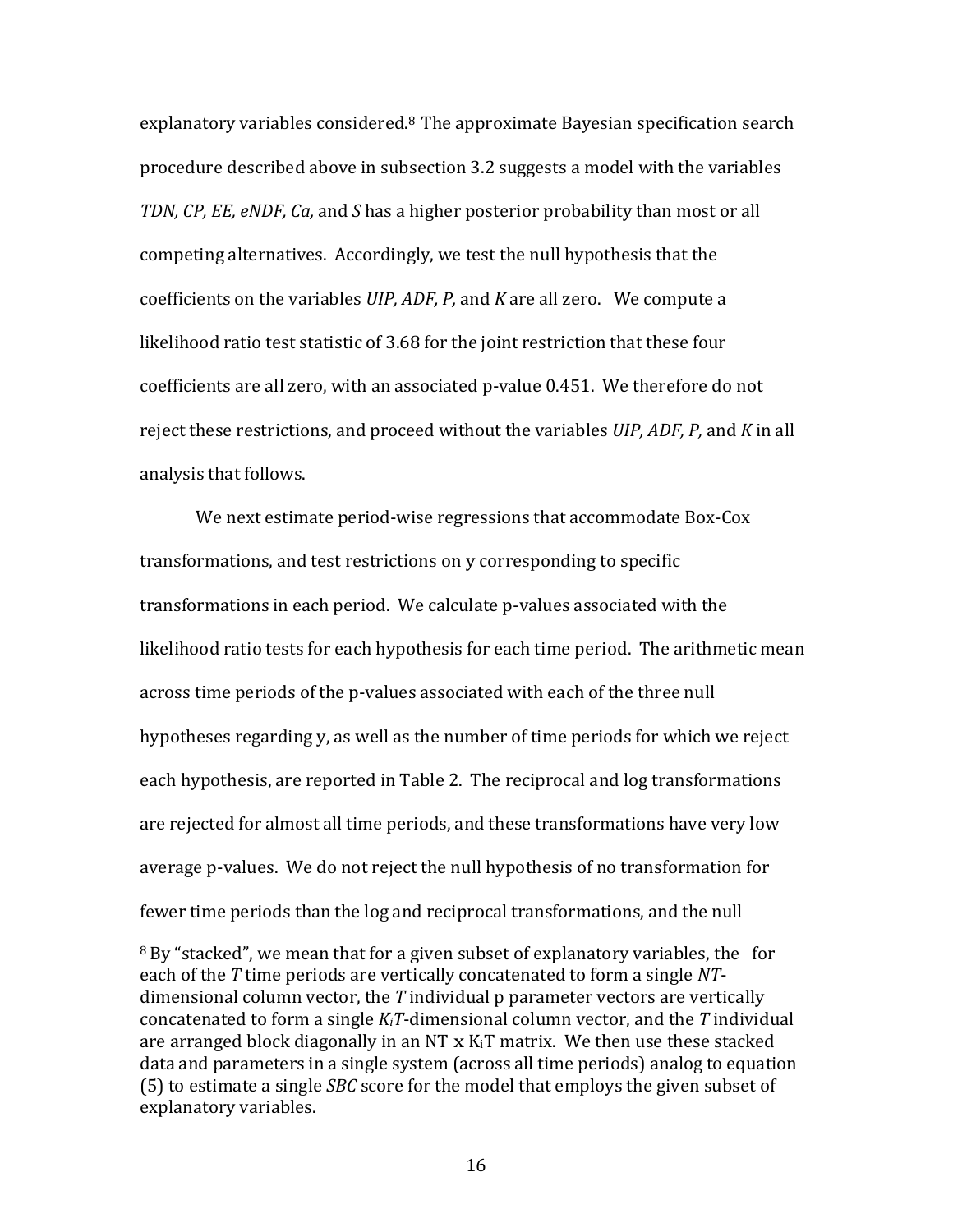hypothesis of no transformation has an average p-value greater than 0.10. We therefore proceed without nonlinear transformations.

A preliminary analysis of the results emanating from the non‐transformed data using the six explanatory variables identified above suggests problems caused by influential observations: We therefore calculate Cook's distance measures using this preliminary model for each of our observations for each of our twenty‐three time periods. The average (over time periods) Cook's distance measures are presented in Table 3. Poultry byproduct meal, hydrolyzed feather meal, and feed urea all have average Cook's distance measures greater than unity. Further investigation reveals that poultry byproduct meal has a far greater calcium content than any of the other twenty‐one feed ingredients included in the analysis, and that its price increased dramatically during our sample period. Observed nutritionist behavior strongly suggests that this ingredient is not valued based on its calcium content, and we therefore conclude that this observation is having a substantial and misleading influence on the implicit calcium values emanating from our hedonic regressions. We identify a similar situation regarding hydrolyzed feather meal and sulfur content. We additionally find that the while we have an appropriate indirect measure of CP content for most feed ingredients, this measure is misleading in the case of feed urea, suggesting that 288% of the dry matter content of feed urea is crude protein.<sup>9</sup> In the analysis that follows, we omit these three feed ingredients, bringing our total number of observations for each time period down to nineteen.

<sup>&</sup>lt;sup>9</sup> CP is estimated by quantifying the percent of nitrogen in a sample and multiplying that percentage by 6.25. Urea contains no actual protein, but is nonetheless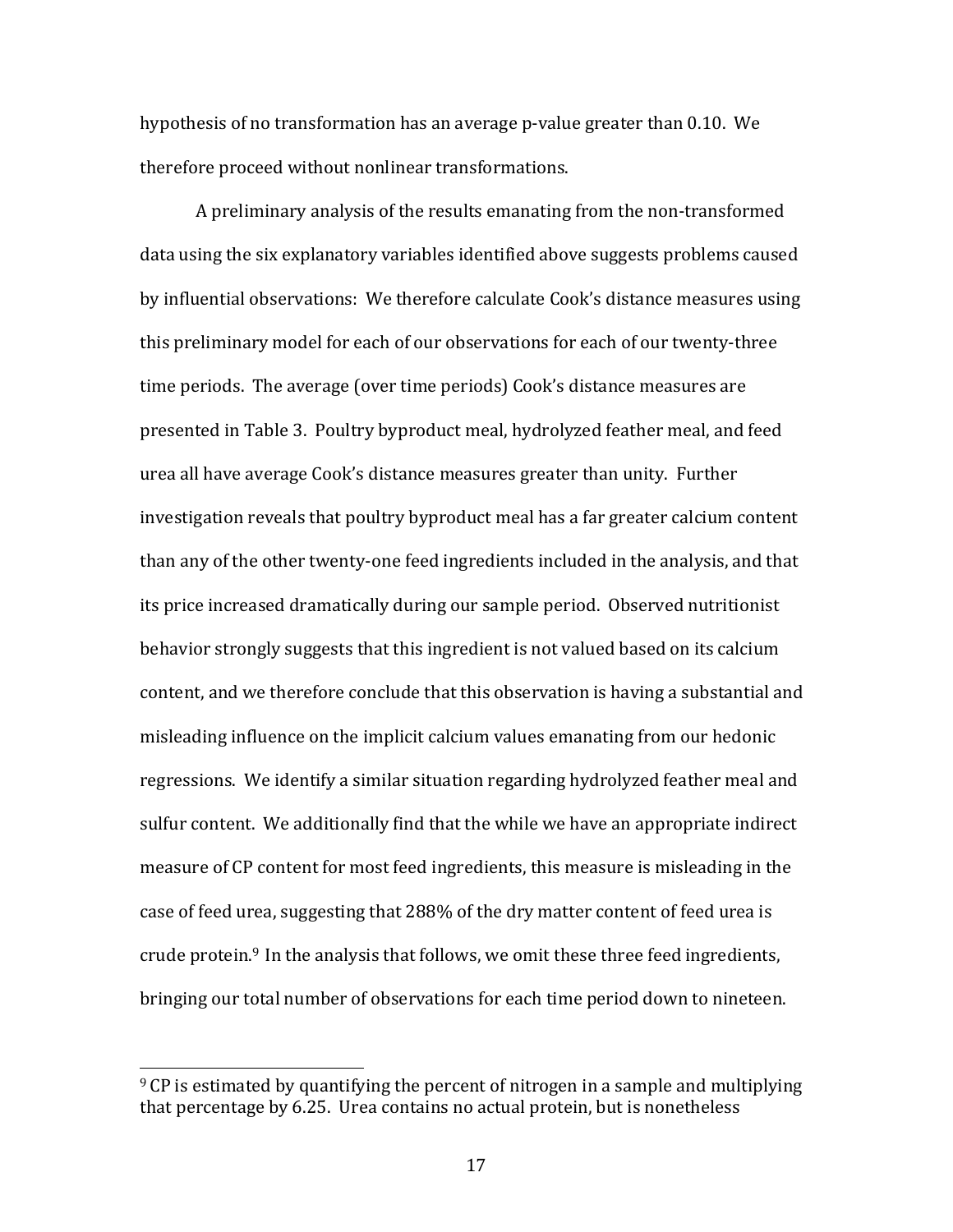We recognize that the three inappropriately influential observations identified above may have influenced the outcome of the approximate Bayesian specification search procedure. We therefore re‐apply this procedure using only the remaining nineteen observations. This results in further pruning from our initial set of potential explanatory variables – we now remove the constant, *Ca*, and *S* from the model. The final hedonic pricing model is therefore:

$$
f]_1 TDN \t f]_2 EE \t f]_3 CP \t u \t (10)
$$

where we again suppress time subscripts even though we apply the model repeatedly across time periods in our data sample. In the analysis that follows, fitted values for f<sub>1</sub>, f<sub>1</sub>, and f<sub>13</sub> for each individual time period are employed in calculating corresponding hedonic values.

The evolution of the final values for each of these three characteristics is presented in Figure 1. The fitted values plus and minus one standard error (where standard errors are recovered from each period's hedonic regression) are plotted as dotted lines to give as indication of the uncertainty associated with each value. The monetary values of each percent of dry matter content for EE and CP vary substantially over our sample, and some correspondence between these two monetary values is evident. The monetary value of TDN appears relatively stable from period to period, and its movements exhibit little correspondence with those of EE and CP. Each of these constituent values will be multiplied by the corresponding nutrient contents of feed ingredients, and these nutrient content levels have different average magnitudes in our PEAR samples. Therefore the final

approximately 46% nitrogen. The available CP measurement therefore misrepresents the actual protein content of feed urea.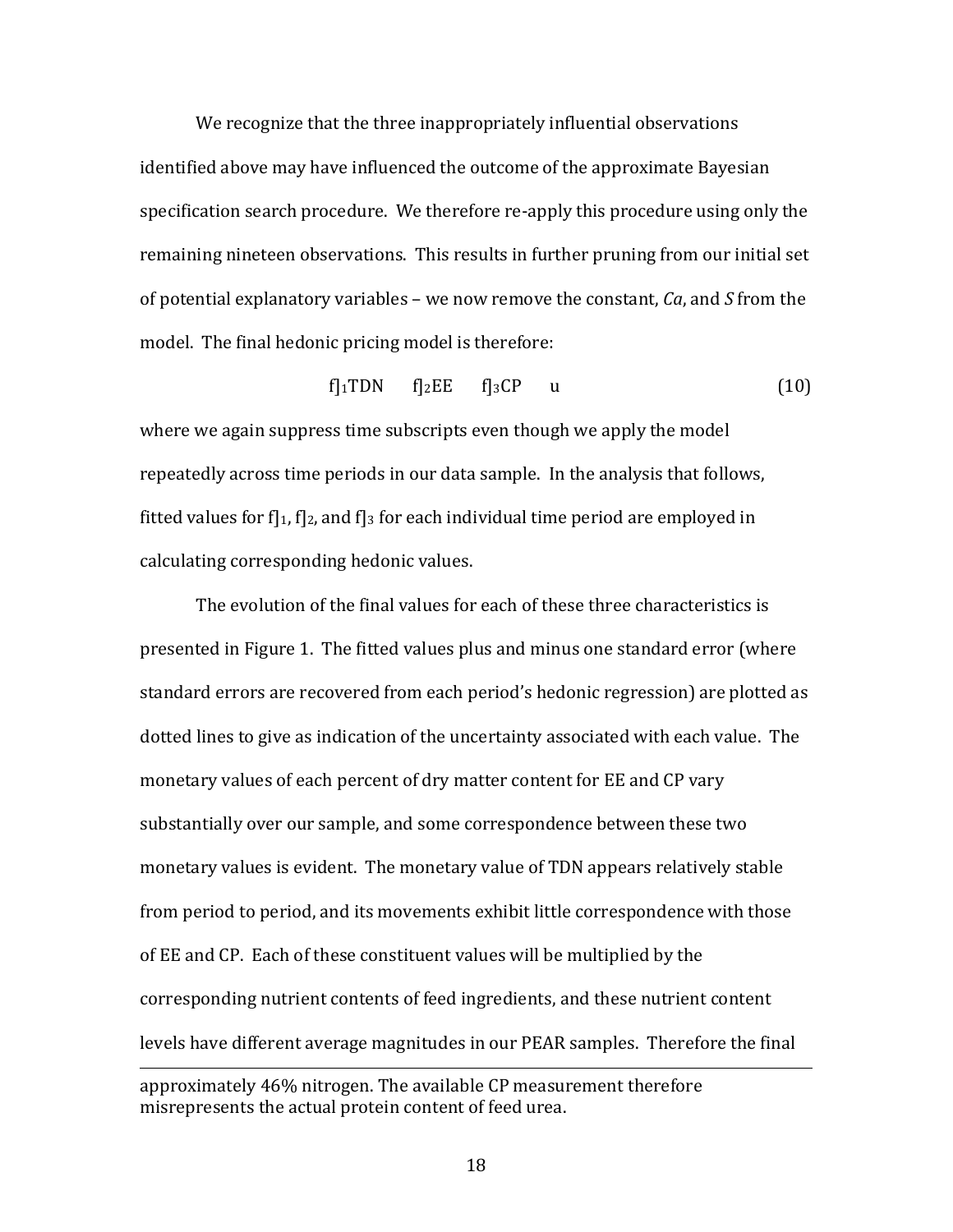contribution of each nutrient's monetary value to overall PEAR monetary value will be modulated by these nutrient content levels. Uncertainty surrounding individual constituent monetary values will also propagate through to final PEAR value uncertainty (as discussed below) based on the relative magnitudes of PEAR nutrient content levels as well.

### **4.1** *Model Validation Using Soybean Meal*

Before projecting PEAR prices using the final hedonic pricing model, we conduct a simple validation exercise in which we project the in‐sample value of high-protein soybean meal. We select soybean meal as it is the commodity with which PEAR will most closely substitute. While the values of two soybean meals (high and low protein) were used in fitting hedonic models for each period, they are only two of nineteen feed ingredients so used. The observations are not weighted in any way. The soybean meal observations therefore should not dominate the results; if the general approach of estimating feed ingredient values using time‐varying constituent values has merit, the projected values of soybean meals should not deviate dramatically from their observed market prices.

For each time period in our sample, we multiply the fitted constituent values for that time period for TDN, EE, and CP by the corresponding quantities of those constituents contained in high‐protein soybean meal. The sum of these products then constitutes a point estimate of the hedonic value of high‐protein soybean meal for each period. We additionally employ two simulation procedures to characterize the uncertainty surrounding these estimates. First, we stochastically simulate the error term (*un* in equation 10), assuming that it is normally distributed with a zero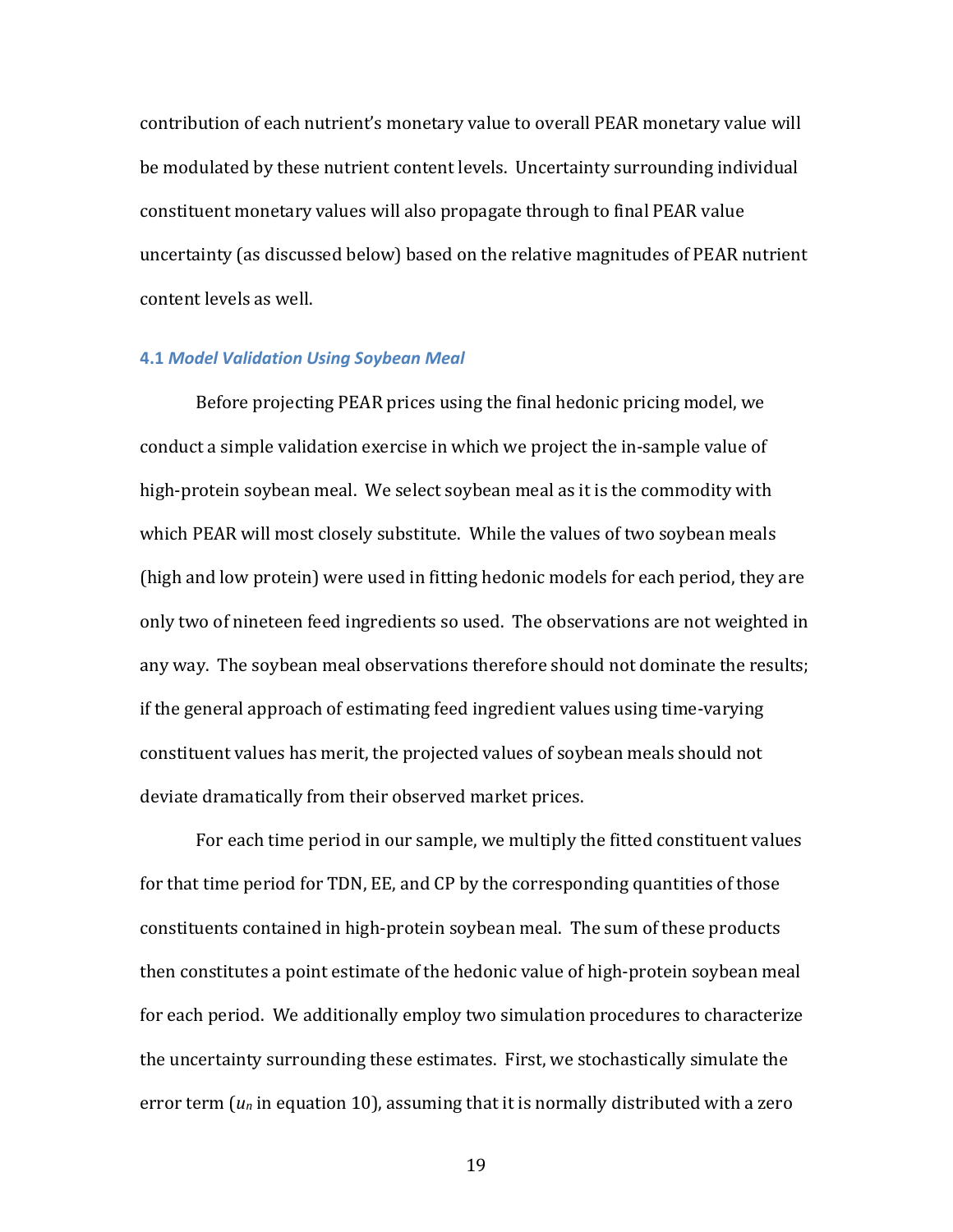mean and a variance equal to that of the recovered regression residuals in each time period. We employ 1,000 random draws for *un* for each time period, thereby generating 1,000 realizations for the price of high‐protein soybean meal (and other feed commodities below). For the second simulation approach, we draw random values for  $u_n$  and for f<sub>1</sub>, f<sub>12</sub>, and f<sub>13</sub>. The betas are drawn jointly normal, based on the recovered coefficient covariance matrix from each time period. The error term is assumed to be independent of the betas, and is randomly drawn as before. We employ 1,000 random draws for the four stochastic components in this second simulation approach, again creating 1,000 realizations of the relevant feed ingredient price.

The projected hedonic values for high protein soybean meal, and two sets of 50% confidence intervals for these values corresponding to our two simulation procedures, are plotted against the observed market price for high‐protein soybean meal in Figure 2. The average value of the actual price less the projected hedonic price over all time periods is \$8.23 per ton. That is, the model tends to slightly undervalue high protein soybean meal, and analyses that follow for PEAR may be somewhat conservative. However as Figure 2 shows, there is a high degree of correspondence between the actual and projected prices. The correlation between the two series is 0.986.

The actual observed high-protein soybean prices fall within the 50% confidence interval for our first simulation approach (stochastic *un* only) for 19 out of 23 time periods. For the second simulation approach, all actual price observations are inside of the 50% confidence interval. For well‐calibrated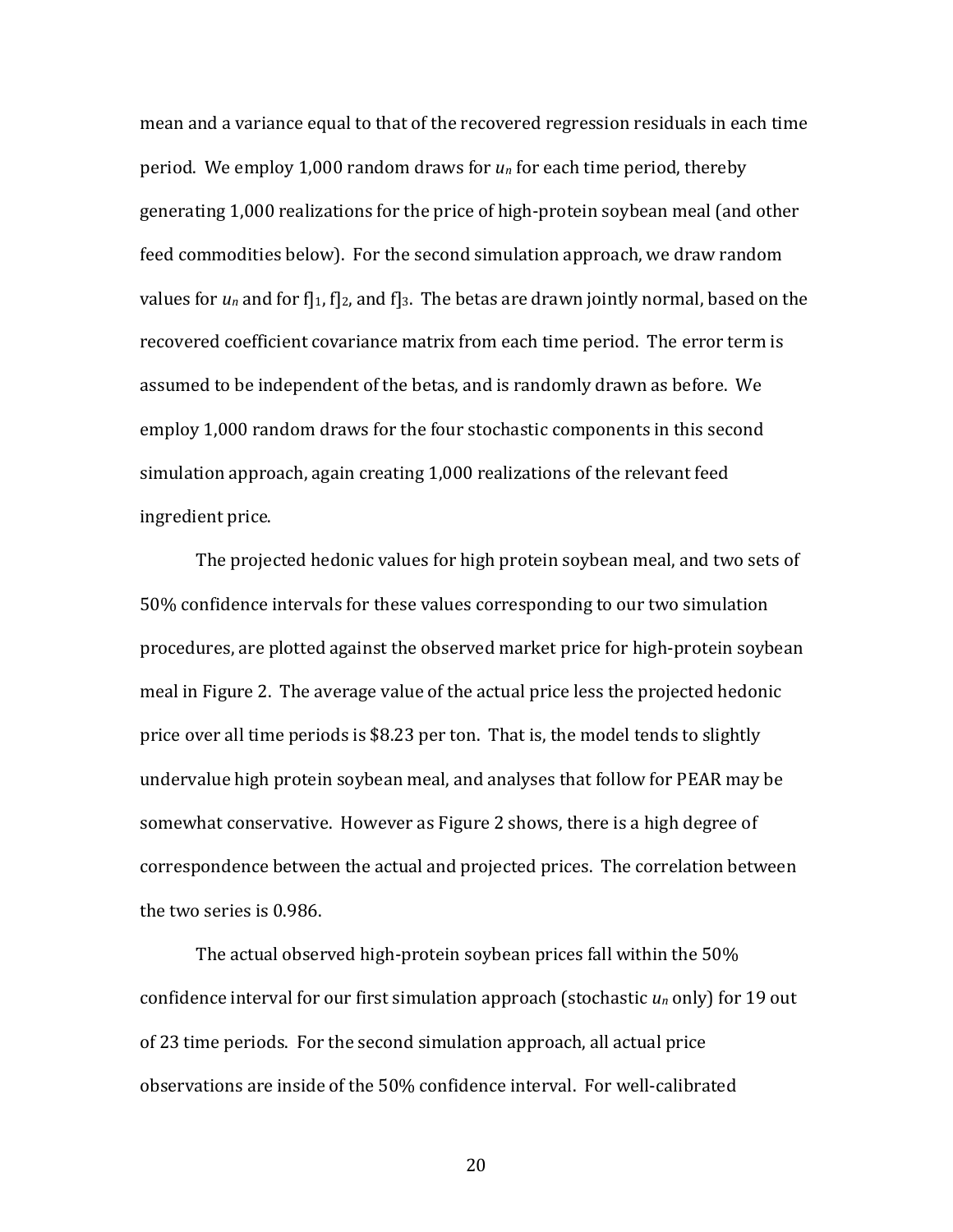probabilistic forecasts, we would expect observed prices to fall outside of the 50% confidence interval for approximately half of all observations. We hypothesized that the soybean meal results indicate that there is some heteroskedasticity in the data, and that soybean meal and corn prices are more reliably projected by our approach than the prices of other, less popular feed ingredients. To test this hypothesis, we randomly selected three non‐soybean and non‐corn feed ingredients (suncured pellets, rice hulls, and rice bran), computed the two forms of 50% confidence intervals for price projections for those commodities, and tallied the occurrences of actual observations falling outside those intervals. This occurred 23, 11, and 19 times for the confidence intervals that do not reflect beta uncertainty, and 16, 8, and 12 times for the confidence intervals that do reflect beta uncertainty. Given these results, we accept that the simulation procedure accommodating beta uncertainty produces reasonable confidence intervals for non‐staple feed ingredients. Given our very limited number of observations in each time period (prices of only nineteen feed ingredients), and given that we apply to the model to a currently unpopular feed ingredient below, we do not pursue a more complex econometric specification to accommodate heteroskedacticity. Below, we simply report PEAR value uncertainty based on the simulation procedure accommodating parametric uncertainty.

Given the high degree of correspondence and minimal differences between projected point values and observed prices for soybean meal, we are very comfortable applying the overall hedonic approach to valuing PEAR. Since PEAR is a protein‐rich meal that will be more similar to soybean meal than most of the other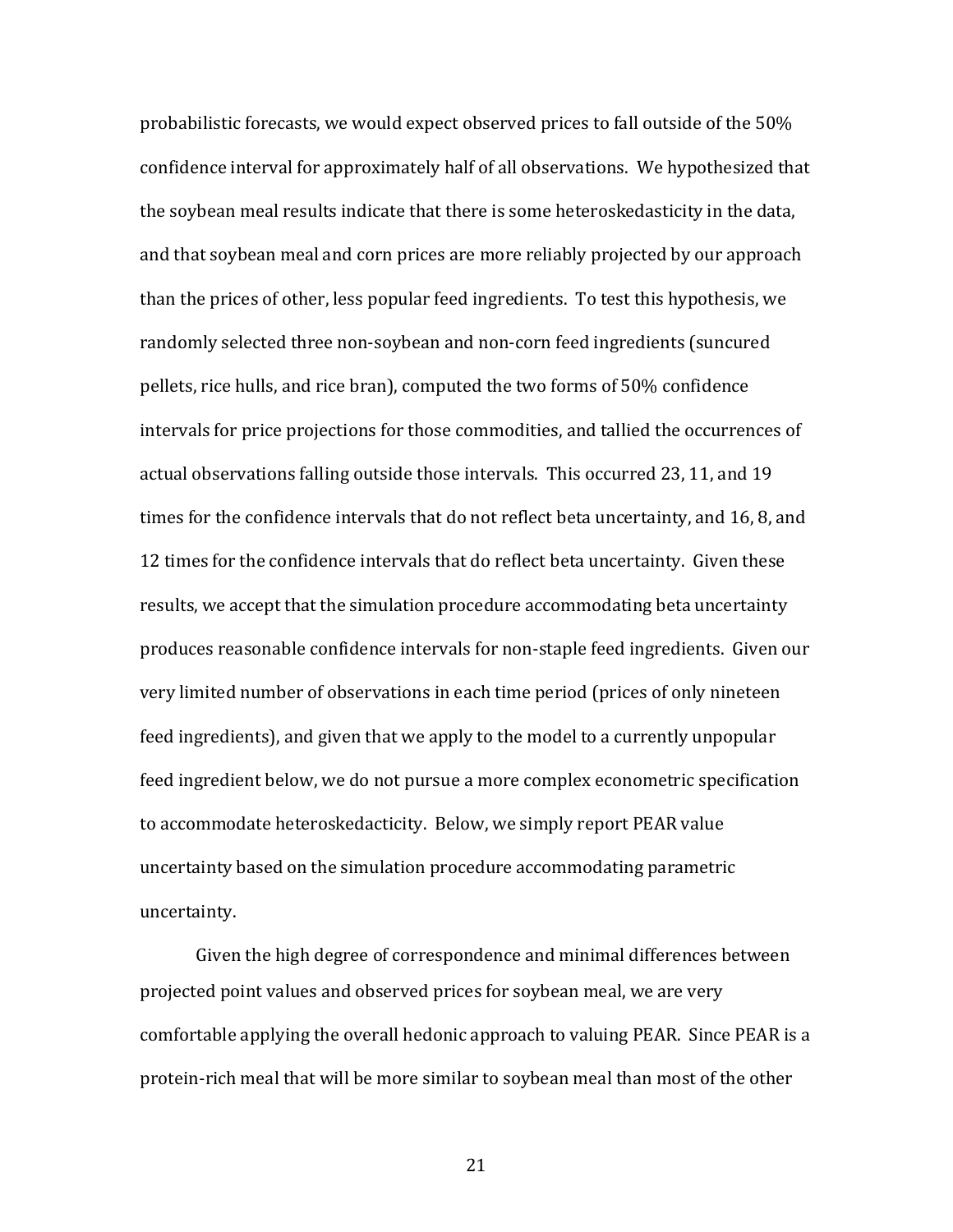feed ingredients in our data sample, we acknowledge, based on the performance of the high‐protein soybean meal confidence intervals, that our PEAR value analysis below may reflect overly wide (i.e., conservative) confidence intervals.

#### **4.2** *Hedonic Value of PEAR*

For each time period in our sample, we multiply the fitted constituent values for that time period for TDN, EE, and CP by the corresponding quantities of those constituents contained in each of our eleven PEAR samples (see Table 1). For brevity, we present the hedonic values of the PEAR samples in two groups based on their observed qualitative differences. A high‐protein group consists of the first three samples of *nannochloris oculata*, while the second group consists of all other PEAR samples. All samples in the first group have crude protein content that is greater than 34 percent of dry matter, while all samples in the second group are less than 24 percent crude protein. The average characteristics of high‐protein soybean meal and the two PEAR groups are presented in Table 4.

The evolution of the average hedonic values for the two PEAR groups is depicted in Figure 3. Both PEAR groups are valued below the soybean meal price for all dates in our sample. The high‐protein PEAR group is almost always valued higher than the corn price, while the other PEAR group is valued similarly to or lower than corn. PEAR is valued lower than soybean meal due to generally lower nutrient content. Relative to soybean meal, PEAR samples have less CP, lower TDN, and similar or lower EE (Table 4). The values of the two PEAR groups relative to soybean meal and relative to one another are commensurate with the varying protein and ash content. Due to the higher protein content of the first PEAR group,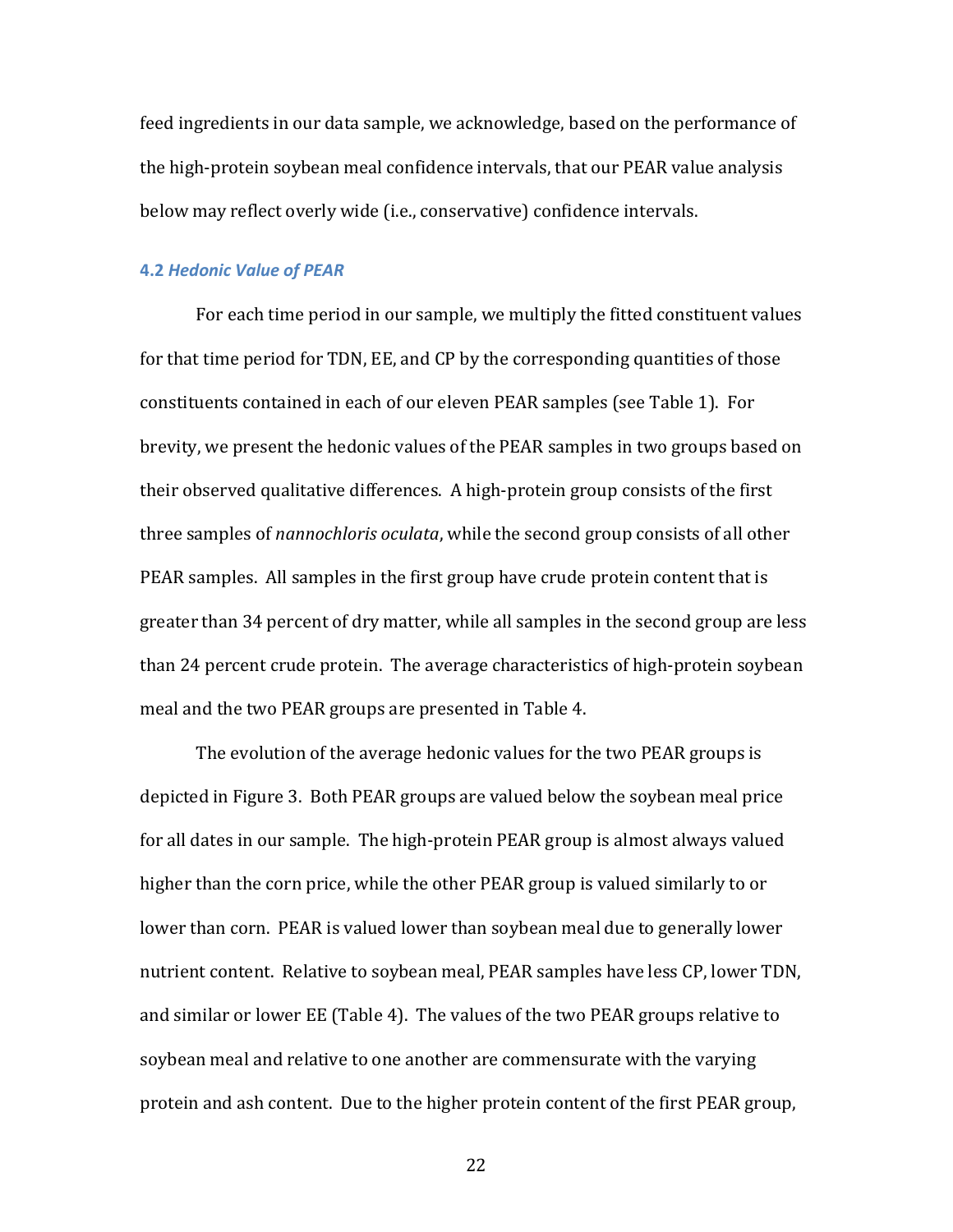these varieties are more valuable than those of the other PEAR group. There is a very high correspondence between PEAR value changes and soybean meal price changes, and noticeably less correspondence with corn price changes.

There is no obvious correspondence between algae harvesting method and meal extraction method, and resulting meal protein content and value. However there are relatively few samples compared to the number of possible combinations of species, harvesting methods, and extraction methods, so these data do not allow conclusions in this regard. While none of the *chlorella sp* samples had a higher protein content, the available observations do not include identically treated algae samples for the two different species, so the effect of species on PEAR value also is unclear from these data. The general impression is that PEAR protein content and value will vary substantially due to algae harvesting method, meal extraction method, and perhaps due to species, and the interactions among these factors.

Uncertainty surrounding hedonic PEAR values for two individual PEAR samples is depicted in Figure 4. One high-protein PEAR variety and one other PEAR variety are presented (*Nannochlor oculata* flakes, drum‐dried, hexane‐extracted meal and *chlorella sp*, flocculated, spray‐dried, pentane extracted meal, respectively). Confidence intervals are calculated using the simulation procedure that incorporates parametric uncertainty as described in subsection 4.1. The average magnitude of the 50% confidence interval for each PEAR variety is slightly greater than \$50 per ton. The confidence intervals for the two PEAR samples presented in Figure 4 overlap for most of the earlier time periods. In the later periods, however, the higher protein values (Figure 1) result in higher values for the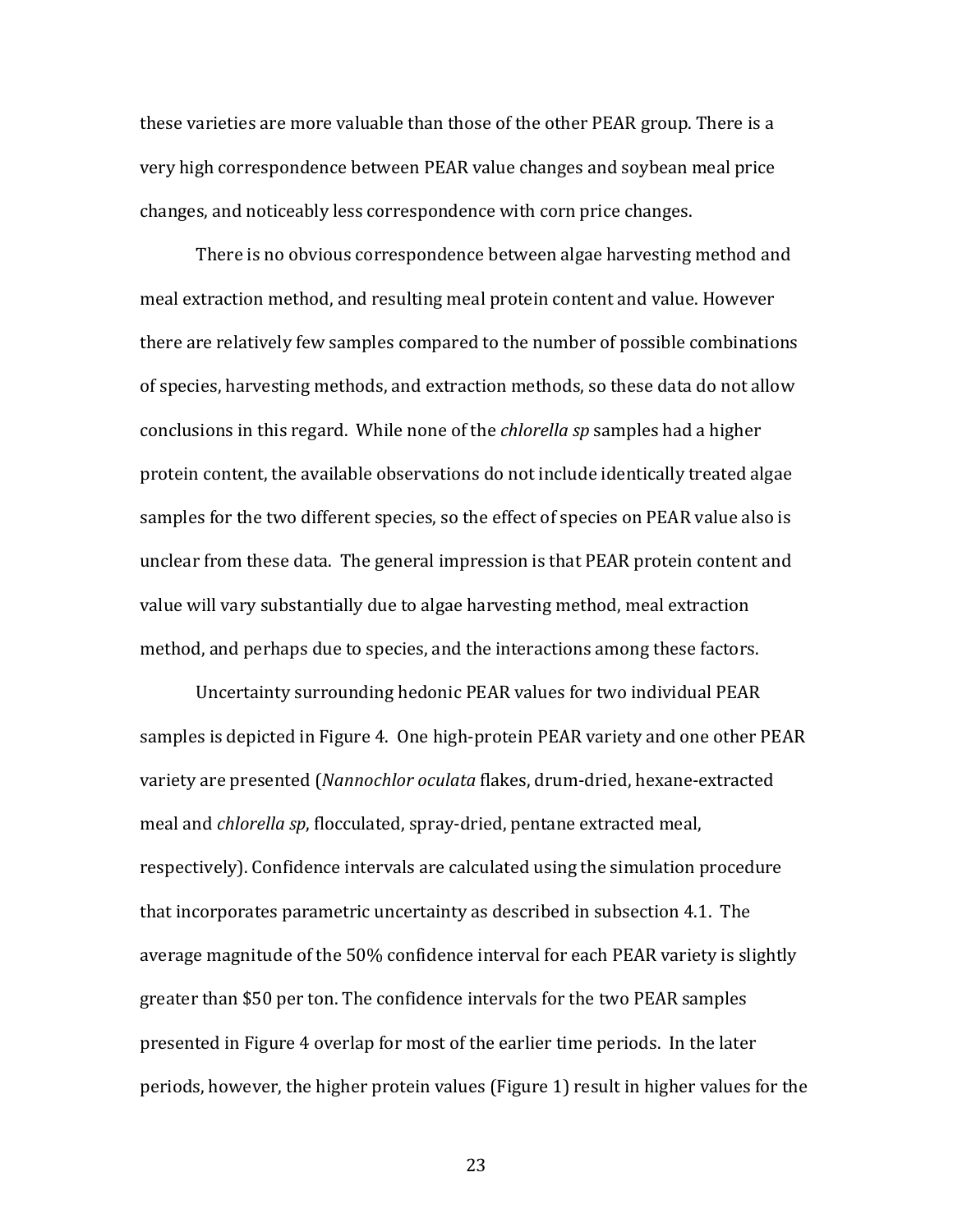higher-protein PEAR, and the confidence intervals do not overlap for many of these periods. We do not, however, assert any statistical differences in these values or formally test for any such differences.

The volumes of algal oil generated per unit of volume of PEAR generated for our samples were not available. We therefore use assumptions in this regard to calculate approximate co‐product credits that might be generated per gallon of diesel‐like, algae‐based fuel produced. Specifically, we use the relative volumes of oil and PEAR jointly produced in the open‐pond model of [10]. That work assumed that algae was harvested by centrifuge, and the oil and meal separated using the proprietary solvent process of Solution Recovery Services. This process is reported to yield from total biomass approximately 28% oil (by weight) and 72% meal. We assume that algae oil is used to produce either fatty acid methyl ester (FAME) biodiesel produced by trans‐esterification of algal oil, or non‐esterified renewable diesel (NERD) produced by hydrotreating algal oil. We assume 7.4 pounds of oil are needed to produce one gallon of FAME biodiesel and 8.4 pounds are needed to produce one gallon of NERD.10 Using all of these assumptions, and high and low values of PEAR of \$100 and \$225 per ton (based on the hedonic PEAR values for 2008 onward presented in Figure 3), we calculate that PEAR should generate co‐ product credits in the ranges of \$0.95 to \$2.14 (FAME) and \$1.08 to \$2.43 (NERD) per gallon of diesel-like fuel.<sup>11</sup>

<sup>10</sup> These values are inferred from Marker, et al. [32].

 $11$  The co-product credit calculations presented here assume that the algae producer chooses to market PEAR as a livestock feed ingredient. We acknowledge that the producer could instead choose to recover nutrients from the algae residue and reuse them in the algal production process. However, the market value of PEAR as a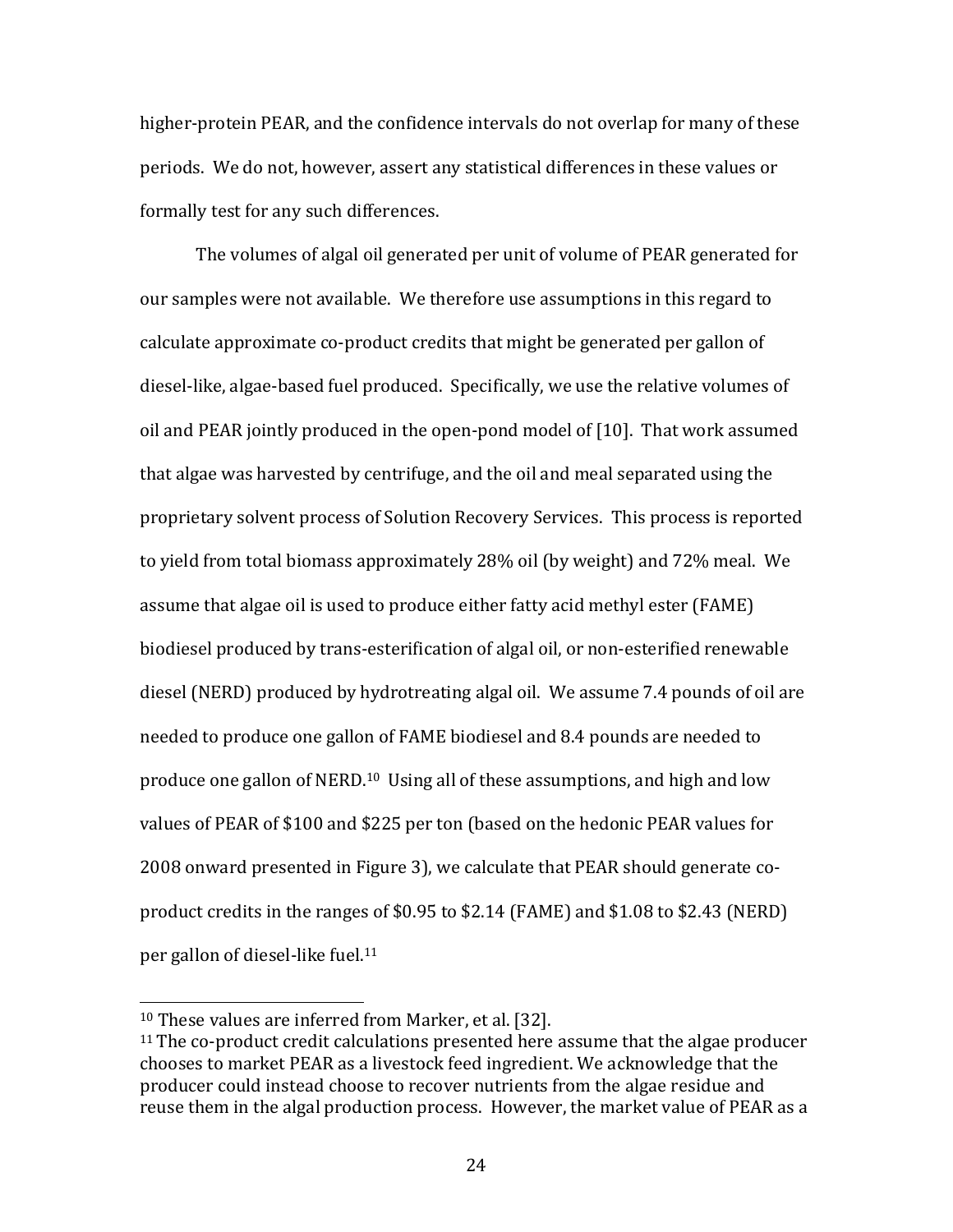## **5. Conclusions**

We used the prices of common livestock feed ration ingredients to infer the values of constituent nutrients: total digestible nutrients, crude protein, and ether extract (a measure of approximate fat content). We then used the values of these nutrients in conjunction with the nutrient content of various PEAR samples to infer the potential value that PEAR would have had as a livestock ration ingredient from 2005 through 2010.

We found that PEAR would have had considerable value as a feed ration ingredient, although it is less valuable than soybean meal owing to lower protein content and higher ash content. Changes in PEAR value would correspond closely, but not perfectly, to changes in soybean meal value. We found that for most of the 2006 through 2010 period, PEAR would have been valued between \$100 and \$225 per ton. Using some assumptions about relative yields of oil and meal extracted from algae, we calculated that PEAR sales could have yielded co-product credits ranging between \$0.95 and \$2.43 per gallon of diesel‐type fuel produced for most of this period.

Relative to the size of livestock feed markets, quantities of PEAR produced would likely be fairly small even if large quantities of algae‐based fuel were

livestock feed ingredient would not be determined by its cost of production, or by the value of recovering nutrients from algal residue for further algae production, but rather by PEAR's potential contribution to the production of livestock or dairy commodities (in economic terminology, the value of the marginal product of PEAR). The market value of PEAR as a livestock feed ingredient may be below its cost of production, and may be below the value of using recovered nutrients in further algae production. Optimal management of an algae production enterprise is beyond the scope of this paper.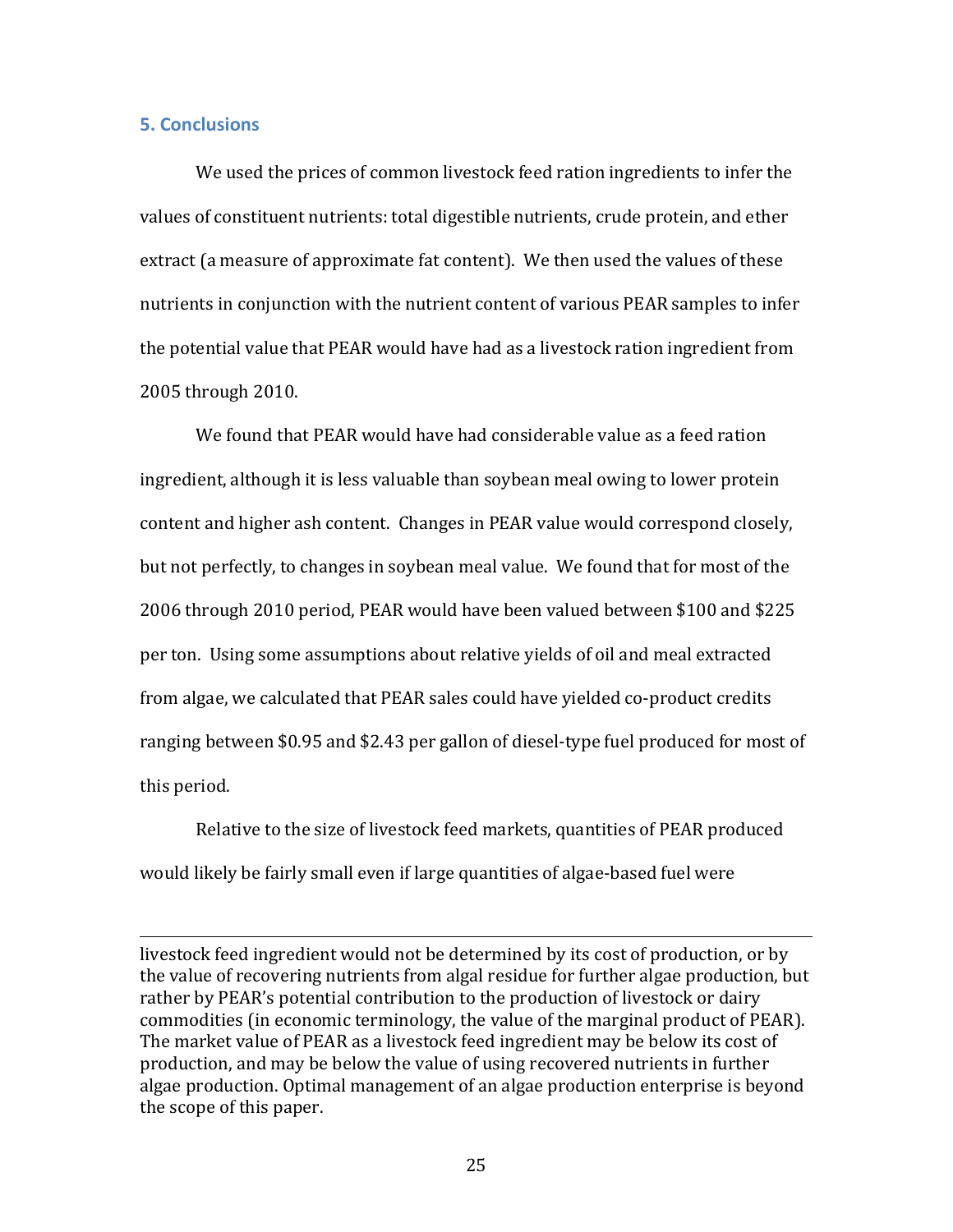produced. In the U.S. alone, the estimated combined feed use of only corn and soybean meal in the 2011/12 marketing year is about 158 million short tons. Using the average of the FAME and NERD fuel yields from above, and the assumed proportions of oil and meal yield from algae from above, we calculate that approximately 20.3 pounds of PEAR would be produced per gallon of algae‐based, diesel‐type fuel. Production of one billion gallons of algae‐based fuel (which would fully satisfy the annual requirement for biodiesel use under the U.S. Renewable Fuel Standard) would result in production of approximately 10.1 million short tons of PEAR, which is slightly more than 6% of U.S. feed use of corn and soybean meal in the 2011/12 marketing year.

As with any research, various caveats apply. We used the prices of feed ingredients observed at a single geographic location (Fort Worth, Texas) in inferring the values of constituent nutrients. We ignored the possibility that PEAR may yet be discovered to contain substances toxic to livestock, and that such toxic content may obviously vary by algae processing methods. For some PEAR samples, calcium and sulfur contents are fairly high, which may limit the proportion of a total livestock ration that can consist of PEAR. Our results should be interpreted with these limitations in mind.

This information should prove useful in evaluating the economic feasibility of different algal production systems. While a formal, complete analysis would obviously be required to draw definitive conclusions, our results imply that systems which do not generate a PEAR co-product (e.g., where algae is anaerobically digested to generate fuel) may be less economically attractive than systems that do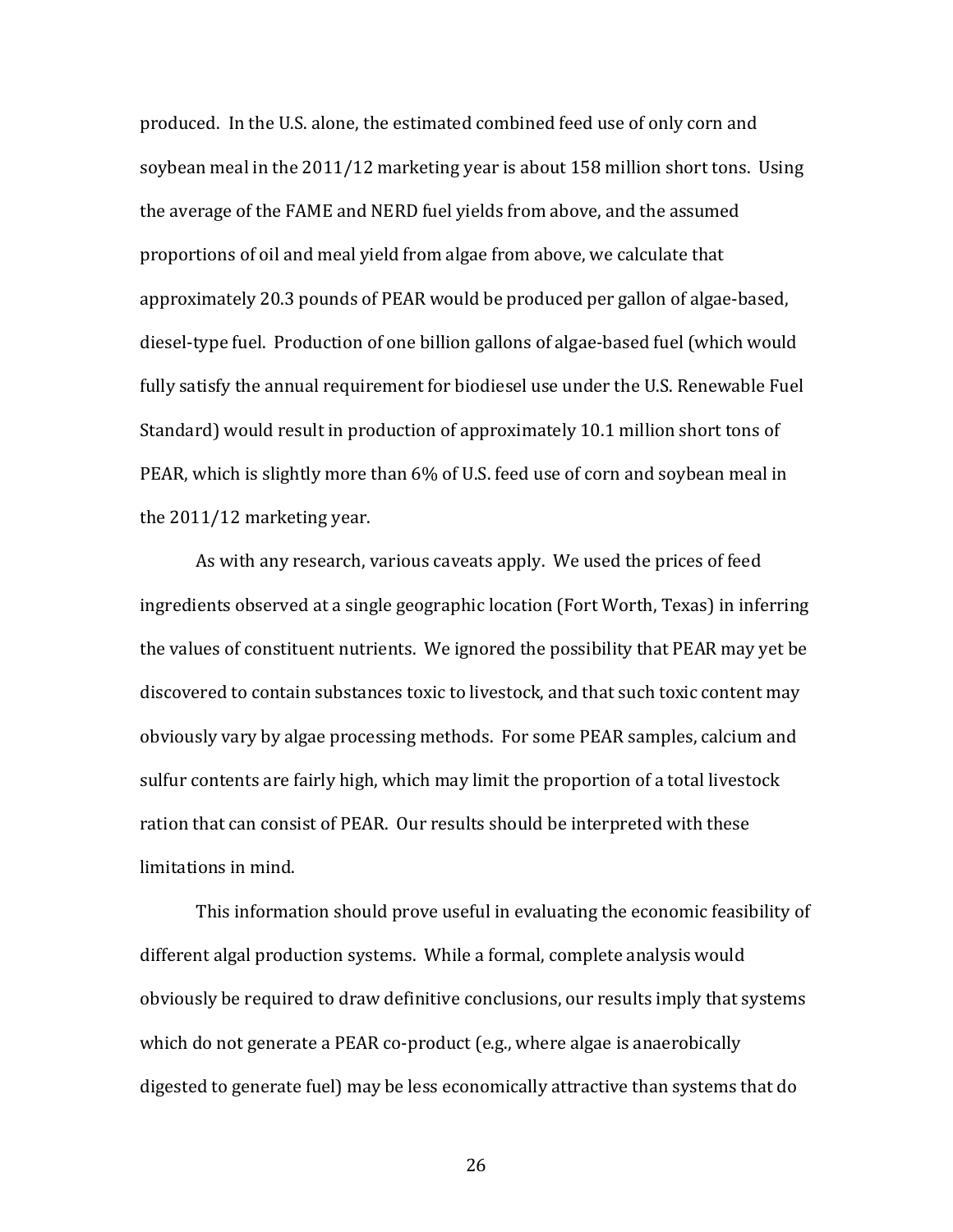generate a PEAR co‐product. Among systems that do generate PEAR, the algal species, harvesting and extraction details and their simultaneous effects on both PEAR value and oil value will need to be carefully considered.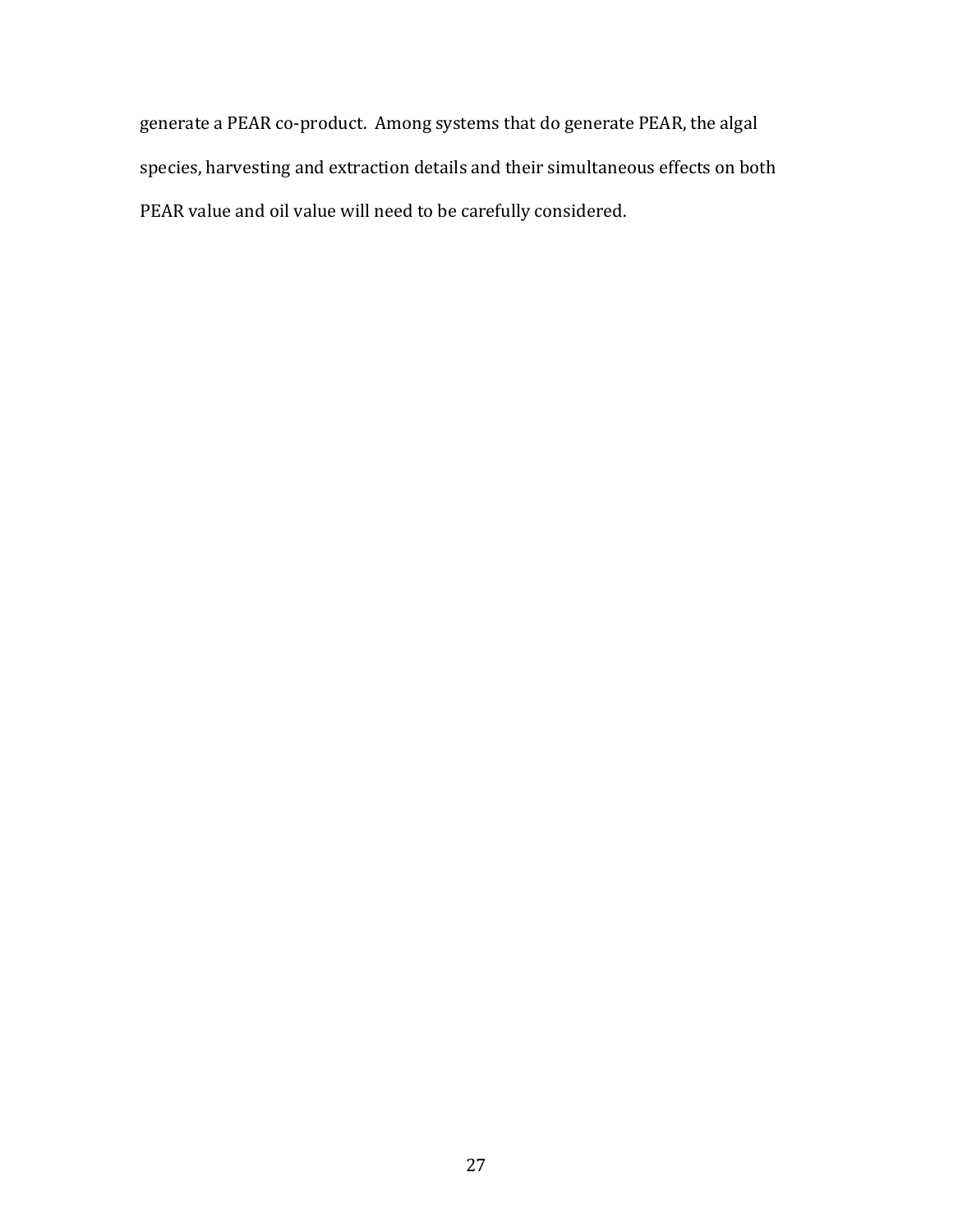#### **References**

- 1. Chisti, Y. 2008. "Biodiesel from microalgae beats bioethanol." School of Engineering, Massey University, Private Bag 11 222, Palmerston North, New Zealand.
- 2. Brune, D.E., T.J. Lundquist, and J.R. Benemann. 2009. "Microalgal Biomass for Greenhouse Gas Reductions; Potential for Replacement of Fossil‐Fuels and Animal Feeds." *Journal of Environmental Engineering,* 135:1136‐1144.
- 3. Lundquist, T.J., I.C. Woertz, N.W.T. Quinn, and J.R. Benjamin. 2010. "A Realistic Techonlogy and Engineering Assessment of Algae Biofuel Production." Technical report from the Energy Biosciences Institute, University of California, Berkeley.
- 4. Stephens, E., I.I Ross, Z. King, J.H. Mussgnug, O. Kruse, C. Posten, M.A. Borowitzka, and B. Hankamer. 2010. "An Economic and Technical Evaluation of Microalgal Biofuels." *Nature Biotechnology*, 28(2):126‐128.
- 5. Wijffels, R.H. and M.J. Barbosa. 2010. "An Outlook on Microalgal Biofuels." *Science*, 329(August 2010):796‐799.
- 6. Becker, E.W. 2007. "Micro‐algae as a Source of Protein." *Biotechnology Advances*, 25:207‐210.
- 7. Spolaore, P., C. Joannis‐Cassan, E. Duran, and A. Isambert. 2006. "Commercial Applications of Microalgae." *Journal of Bioscience and Bioengineering,* 101(2):87–96.

8. Waltz, E. 2009. "Biotech's Green Gold?" *Nature Biotechnology*, 27(1):15‐18.

9. Williams, P.J.B., and L.M.L. Laurens. 2010. "Microalgae as Biodiesel & Biomass Feedstocks: Review & Analysis of the Biochemistry, Energetics & Economics." *Energy & Environmental Science,* 3:554–590.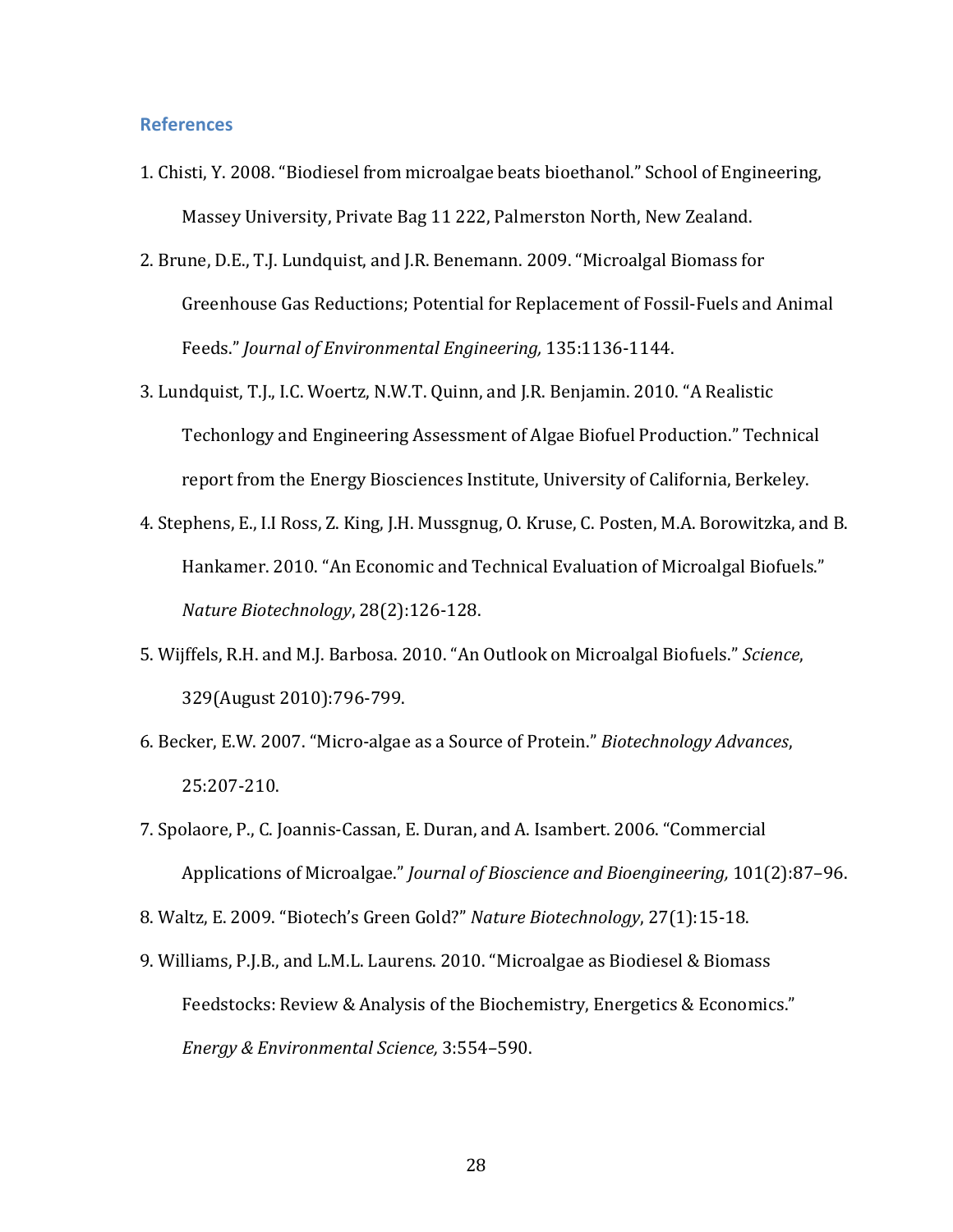- 10. Richardson J.W., J.L. Outlaw, and M. Allison. 2010. "The Economics of Microalgae Oil." *AgBioForum,* 13(2):119‐130.
- 11. Malpezzi, S. 2002. "Hedonic Pricing Models: A Selective and Applied Review." In K. Gibb and A. O'Sillivan (Eds.) *Housing Economics: Essays in Honor of Duncan Maclennan.* Madison, WI: The Center for Urban Land Economics Research, pp. 1‐43.
- 12. National Research Council. 2001. *Nutrient Requirements of Dairy Cattle*, 7th ed. National Academy Press.
- 13. Vasconcelos, J. T., and M. L. Galyean. 2007. "Nutritional Recommendations of Feedlot Consulting Nutritionists: The 2007 Texas Tech University survey." *Journal of Animal Science*. 85:2772‐2781.
- 14. Waugh, F.V. 1929. *Quality as a Determinant of Vegetable Prices.* New York: Columbia University Press.
- 15. Vail, E.E. 1932. "Retail Prices of Fertilizer Materials and Mixed Fertilizers." AEA Bulletin 545, Cornell University, Ithaca, New York.
- 16. Griliches, Z. 1961. "Hedonic Price Indexes for Automobiles: An Econometric Analysis of Quality Change." *The Price Statistics of the Federal Government,* 73:173‐196.
- 17. Lancaster, K., 1966. "A New Approach to Consumer Theory." *Journal of Political Economy,* 74:132‐57.
- 18. Rosen, S. 1974. "Hedonic Price and Implicit Markets: Product Differentiation in Pure Competition." *Journal of Political Economy,* 82(1):34‐55.
- 19. Jordan, J. L., R. L. Shewfelt, S. E. Prussia and W. C. Hurst. 1985. "Estimating the Price of Characteristics for Tomatoes: Quality Aiding the Evaluation of the Postharvest System." *Horticultural Science*, 20.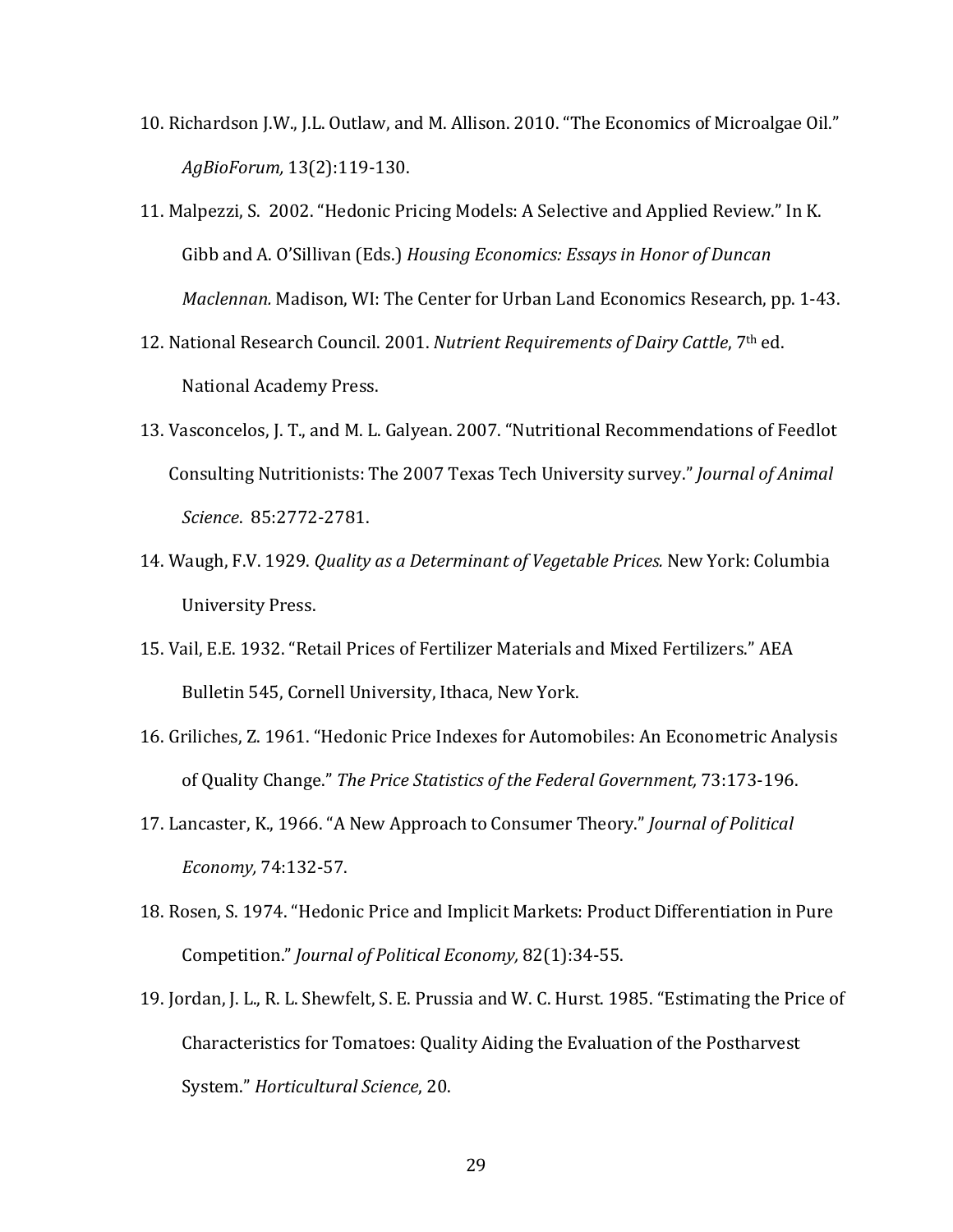- 20. Hyberg, B., N.D. Uri, and V. Oliveira. 1996. "The Quality Characteristics of Japanese Soybean Imports." *Japan and the World Economy*, 8(1):81‐98.
- 21. Ethridge, D.E. and B. Davis. 1982. "Hedonic Price Estimation for Commodities: An Application to Cotton." *Western Journal of Agricultural Economics*, 7:293‐300.
- 22. Halvorsen, R., and H.O. Pollakowski. 1981. "Choice of Functional Form for Hedonic Price Equations." *Journal of Urban Economics,* 10:37‐49.
- 23. Cropper, M.L., L.B. Deck, and K.E. McConnell. 1988. "On the Choice of Functional Form for Hedonic Price Functions." *The Review of Economics and Statistics,* 70:668‐675.
- 24. Box, G., and D. Cox. 1964. "An Analysis of Transformations." *Journal of the Royal Statistical Society,* 26:211‐252.
- 25. Wooldridge, J.M. 2001. *Econometric Analysis of Cross Section and Panel Data.* Cambridge, Massachusetts: The MIT Press.
- 26. Hoeting, J.A., D. Madigan, A. Raferty, and C. Volinsky. 1999. "Bayesian Model Averaging: a Tutorial." *Statistical Science*, 14:230‐242.
- 27. Schwarz, G. 1978. "Estimating the Dimensions of a Model." *Annals of Statistics*, 6:461‐ 464.
- 28. Chickering, D.M. 2002. "Optimal Structure Identification with Greedy Search." *Journal of Machine Learning Research*. 3:507‐554.
- 29. Cook, R.D. 1979. "Influential Observations in Linear Regression." *Journal of the American Statistical Association,* 74(365): 169‐174.
- 30. Preston, R.L. 2010. "2010 Feed Composition Tables." *Beef Magazine,* November.
- 31. Feedstuffs, Miller Publishing Company. 2005‐2010. "Ingredient Market Prices." *Weekly Newspaper for Agribusiness.*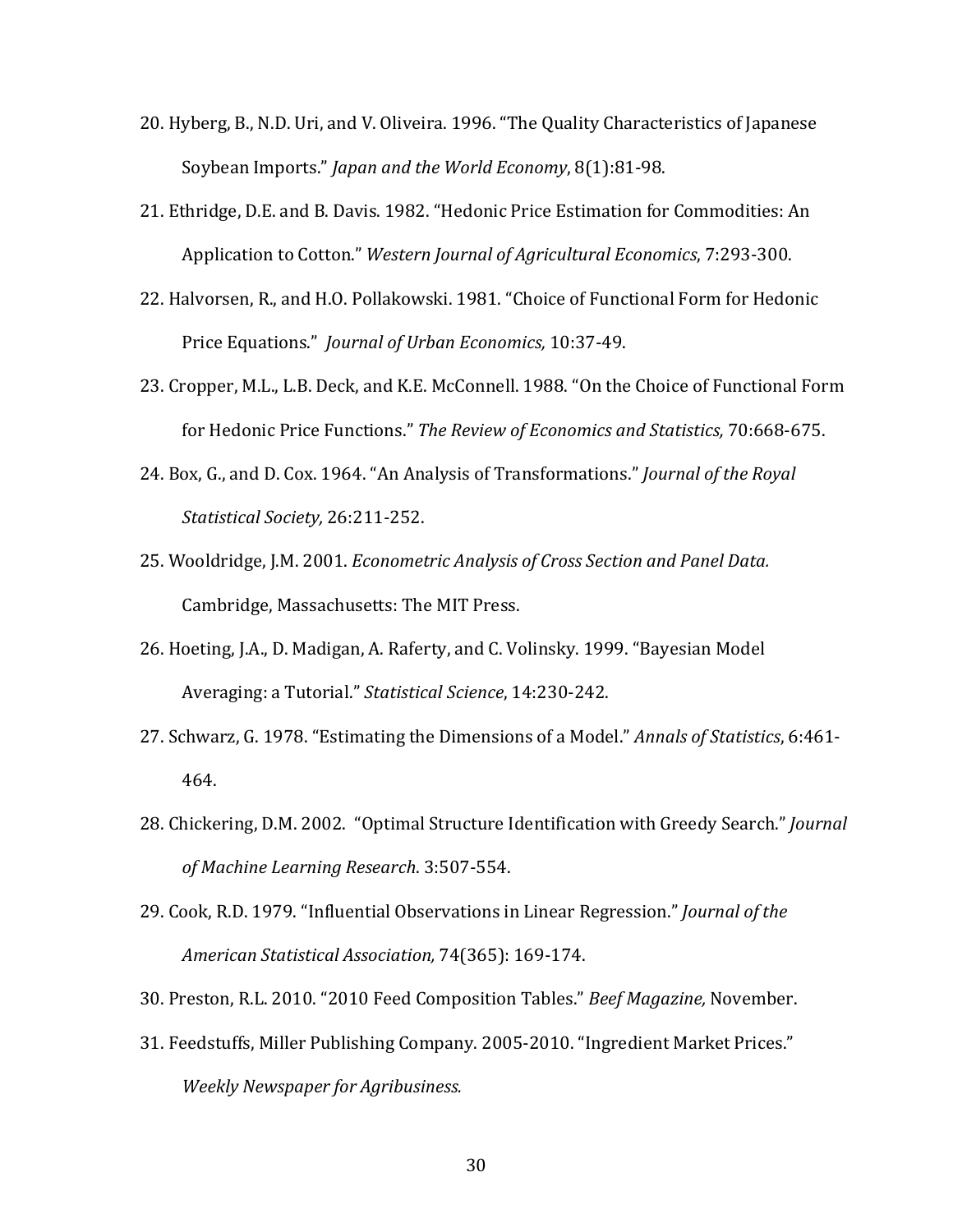32. Marker, T., J. Petri, T. Kalnes, M. McCall, D. Mackowiak, B. Jerosky, B. Reagan, L. Nemeth, M, Krawczyk, S. Czernik, D. Elliot, D. Shonnard. 2005. "Opportunities for Biorenewables in Oil Refineries." Technical report submitted to U.S. Department of Energy by UOP, LLC; DOE award number DE‐FG36‐05GO15085.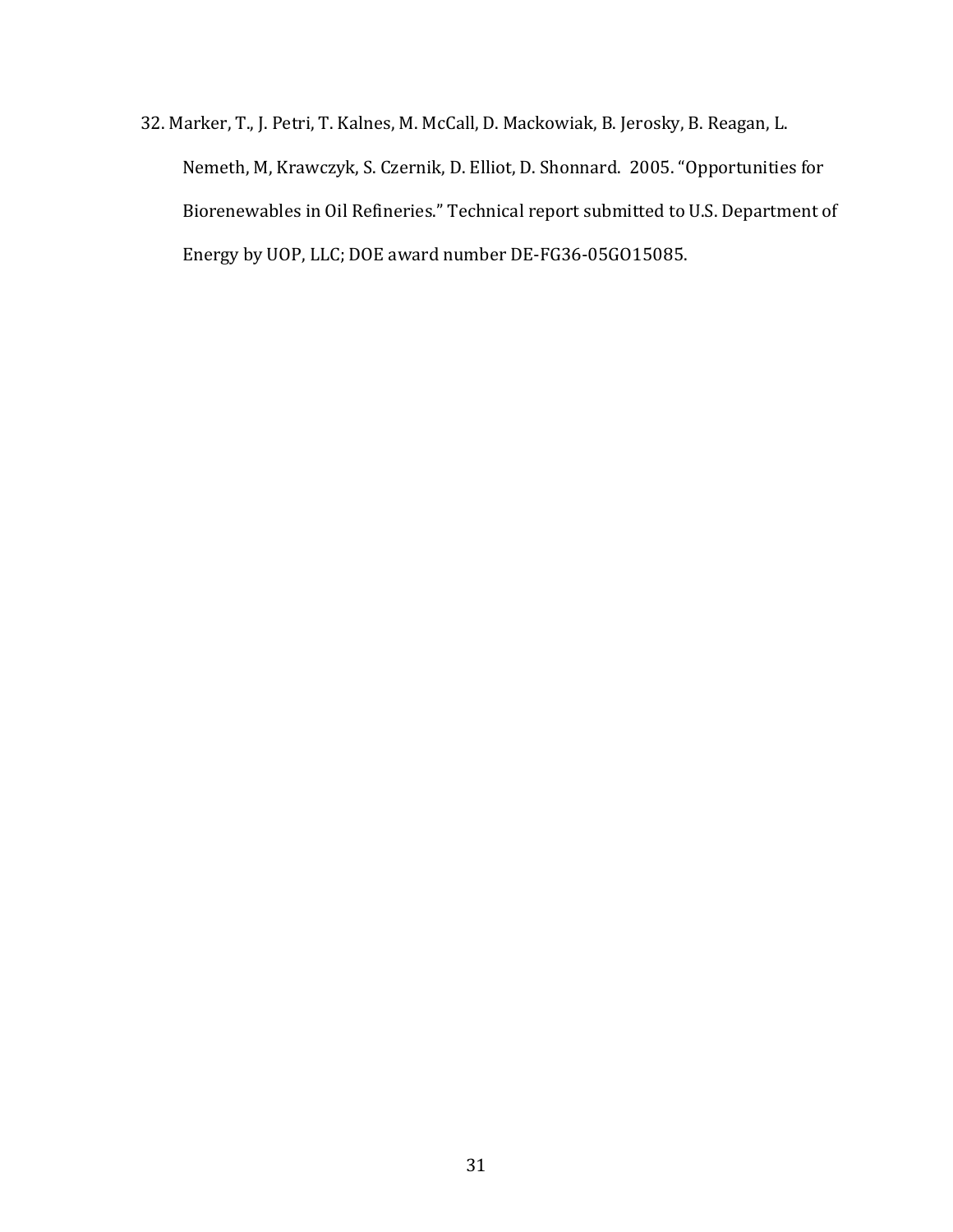**Acknowledgements:** Excellent research assistance was provided by Aleksandre Maisashvili and Myriah Johnson. Funding for this project was provided in part by the US Department of Energy through the contract DE‐EE003046 to the National Alliance for Advanced Biofuels and Bioproducts (NAABB) and Texas A&M University.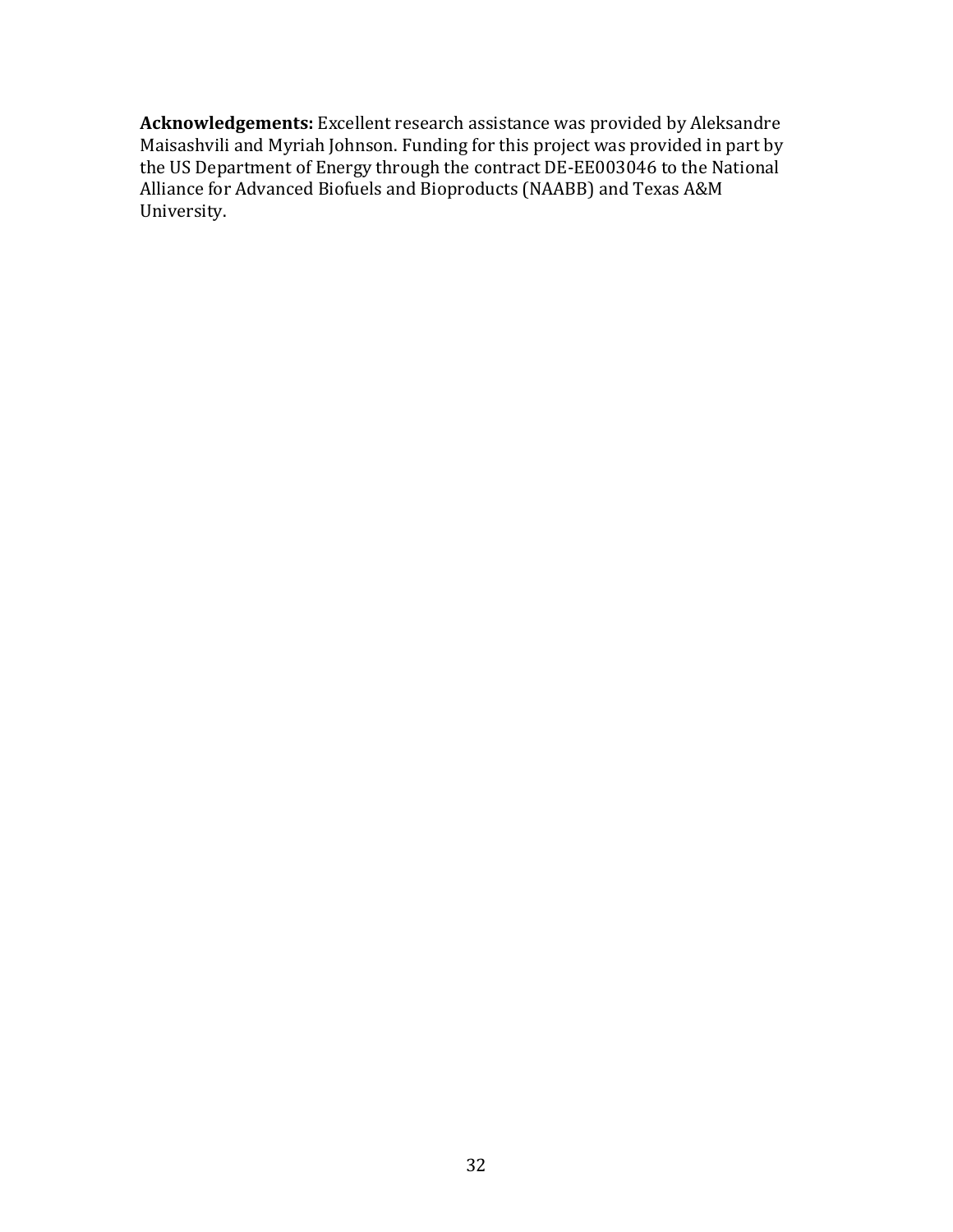|                            |                                                                 |                 | As a Percent of Dry Matter: |       |            |       |        |
|----------------------------|-----------------------------------------------------------------|-----------------|-----------------------------|-------|------------|-------|--------|
| Species<br>and<br>Sample   | Treatment                                                       | % Dry<br>Matter | Organic<br>Matter           | Ash   | <b>TDN</b> | CP    | EE     |
| Chlorella sp<br>1          | Flocculated,<br>spray dried,<br>pentane-<br>extracted meal      | 93.78           | 58.99                       | 41.01 | 47.19      | 21.33 | 0.76   |
| Chlorella sp<br>2          | Flocculated,<br>spray dried,<br>pentane-<br>extracted meal      | 95.78           | 56.79                       | 43.21 | 45.43      | 20.16 | 1.56   |
| Chlorella sp<br>3          | Flocculated,<br>spray dried,<br>pentane-<br>extracted meal      | 91.40           | 51.47                       | 48.53 | 41.18      | 19.8  | 2.37   |
| Chlorella sp<br>4          | Flocculated,<br>spray dried,<br>pentane-<br>extracted meal      | 91.64           | 48.70                       | 51.3  | 38.96      | 20.40 | 1.93   |
| Nannochlori<br>s oculata 1 | Flakes drum-<br>dried, ethanol-<br>extracted meal               | 90.13           | 75.76                       | 24.24 | 60.61      | 34.20 | < 0.20 |
| Nannochlori<br>s oculata 2 | Flakes drum-<br>dried, hexane-<br>extracted meal                | 88.82           | 50.34                       | 49.66 | 40.27      | 35.50 | 0.66   |
| Nannochlori<br>s oculata 3 | Flocculated<br>expanded<br>collets, hexane-<br>extracted meal   | 92.82           | 52.16                       | 47.84 | 41.73      | 38.06 | 1.90   |
| Nannochlori<br>s oculata 4 | Spray dried-<br>expanded<br>collets, ethanol-<br>extracted meal | 90.08           | 56.06                       | 43.94 | 44.85      | 23.58 | 2.96   |
| Nannochlori<br>s oculata 5 | Spray dried-<br>expanded<br>collets, hexane-<br>extracted meal  | 90.81           | 53.32                       | 46.68 | 42.66      | 23.24 | 2.93   |
| Nannochlori<br>s oculata 6 | Flocculated,<br>ethanol-<br>extracted meal                      | 94.29           | 50.96                       | 49.04 | 40.77      | 21.90 | 0.31   |
| Nannochlori<br>s oculata 7 | Flocculated,<br>hexane-<br>extracted meal                       | 92.66           | 42.41                       | 57.59 | 33.93      | 18.76 | 0.68   |

Table 1: Composition of PEAR Samples (selected characteristics)\*

\* PEAR sample quantities varied, but were each greater than 5kg. In the context of animal feed processing, a "collet" is a nozzle through which a meal is extruded, or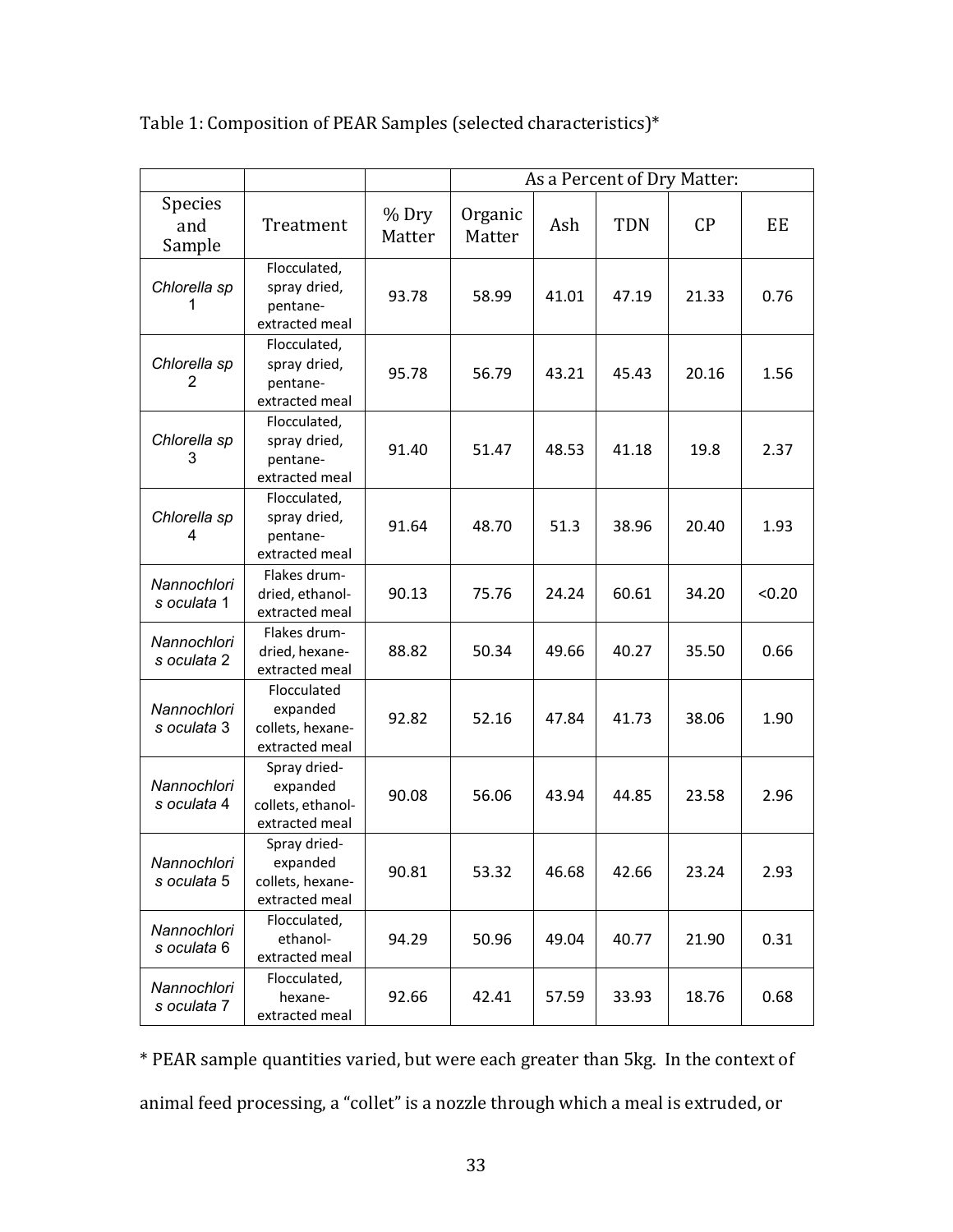the product that results from this process. We use this latter usage here. TDN = total digestible nutrients, CP = crude protein, EE = ether extract.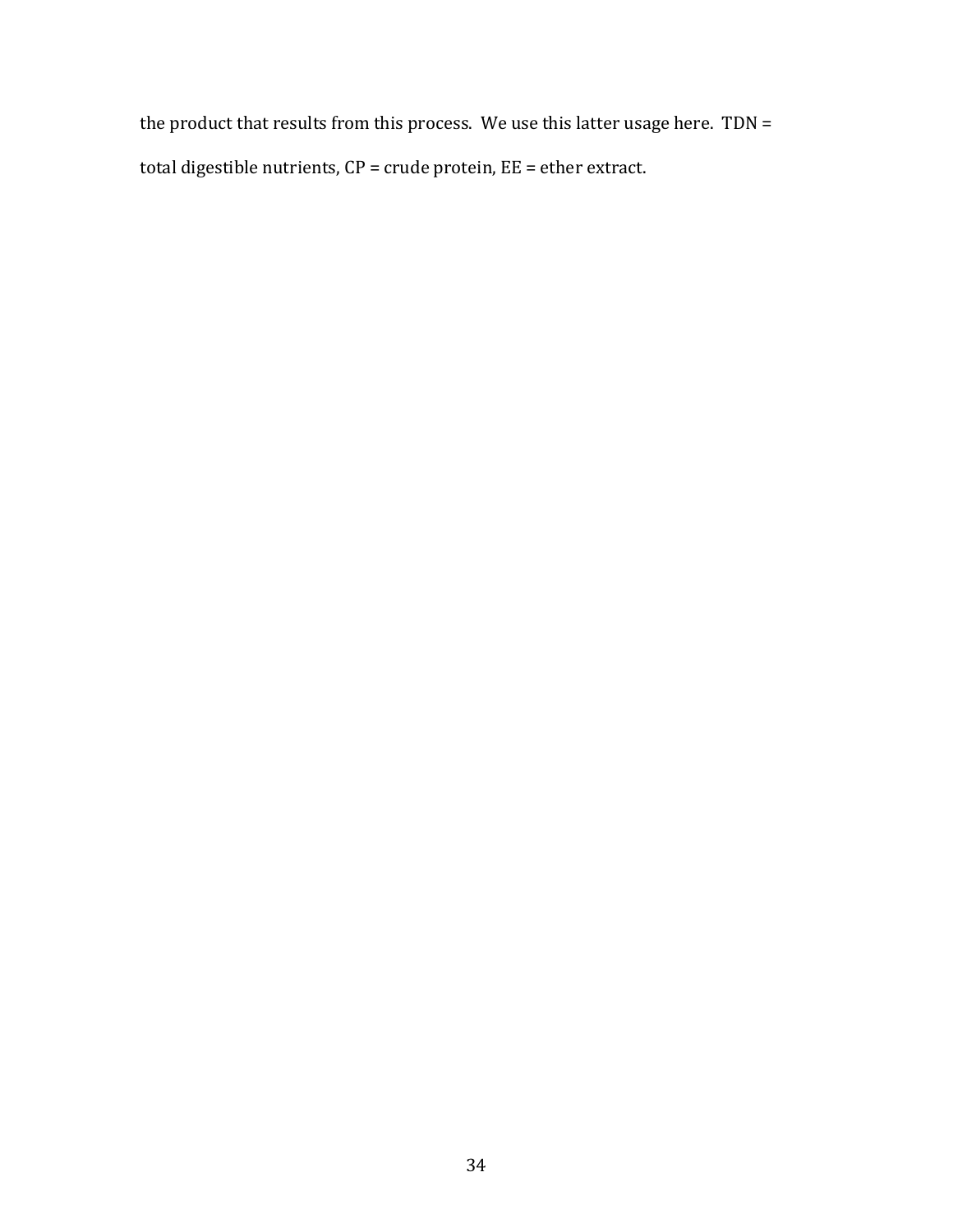| Null       |              | Average        | Number of Rejections |                  |  |
|------------|--------------|----------------|----------------------|------------------|--|
| Hypothesis |              | Transformation | p-value              | $(alpha = 0.10)$ |  |
| $H_0: y$   | $\mathbf{1}$ | Reciprocal     | 0.036                | 20               |  |
| $H_0: y$   | $\bf{0}$     | Log            | 0.000                | 23               |  |
| $H_0: y$   | $\mathbf{1}$ | None           | 0.120                | 15               |  |

Table 2: Average P‐values for Period‐wise Box‐Cox Parameter Restrictions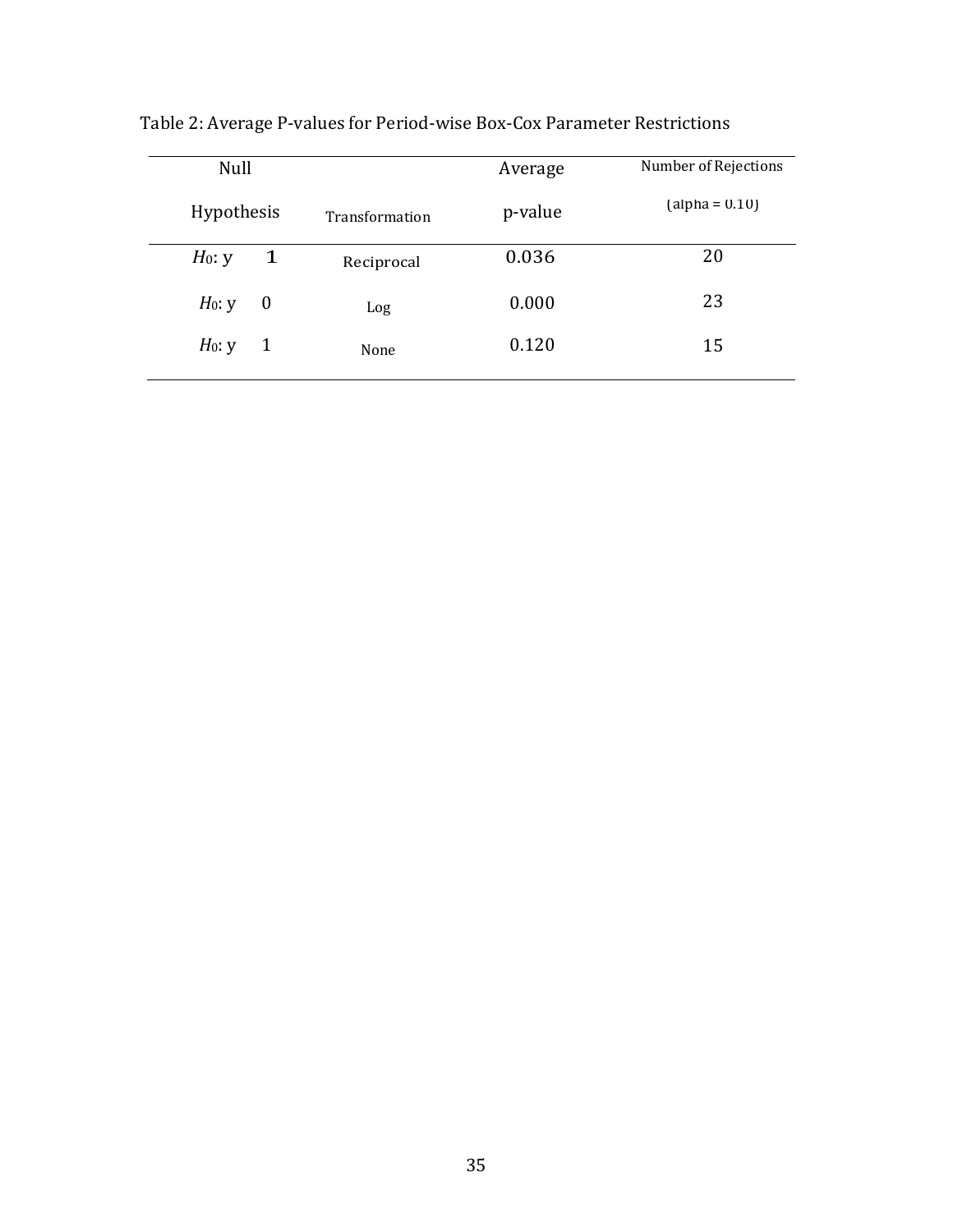| <b>Price Observation</b>          | <b>Cook's Distance</b> |
|-----------------------------------|------------------------|
| Soybean meal (high protein)       | 0.044                  |
| Soybean meal (low protein)        | 0.037                  |
| Soybean hulls                     | 0.031                  |
| <b>Whole Cottonseed</b>           | 0.227                  |
| Cottonseed meal                   | 0.005                  |
| Linseed meal                      | 0.007                  |
| Poultry byproduct meal            | 3.224                  |
| Hydrolized feather meal           | 1.378                  |
| Prime tallow                      | 0.009                  |
| Yellow grease                     | 0.051                  |
| Bleachable fancy tallow           | 0.073                  |
| Vegetable-animal blend            | 0.007                  |
| Suncured pellets (dehydrated 17%) | 0.057                  |
| Middlings                         | 0.016                  |
| Rice bran                         | 0.021                  |
| Rice millfeeds                    | 0.010                  |
| Rice hulls                        | 0.152                  |
| Corn                              | 0.015                  |
| Milo                              | 0.009                  |
| Ground grain screenings           | 0.020                  |
| Feed urea                         | 41.060                 |

Table 3: Average Cook's Distance for Period‐wise Hedonic Regressions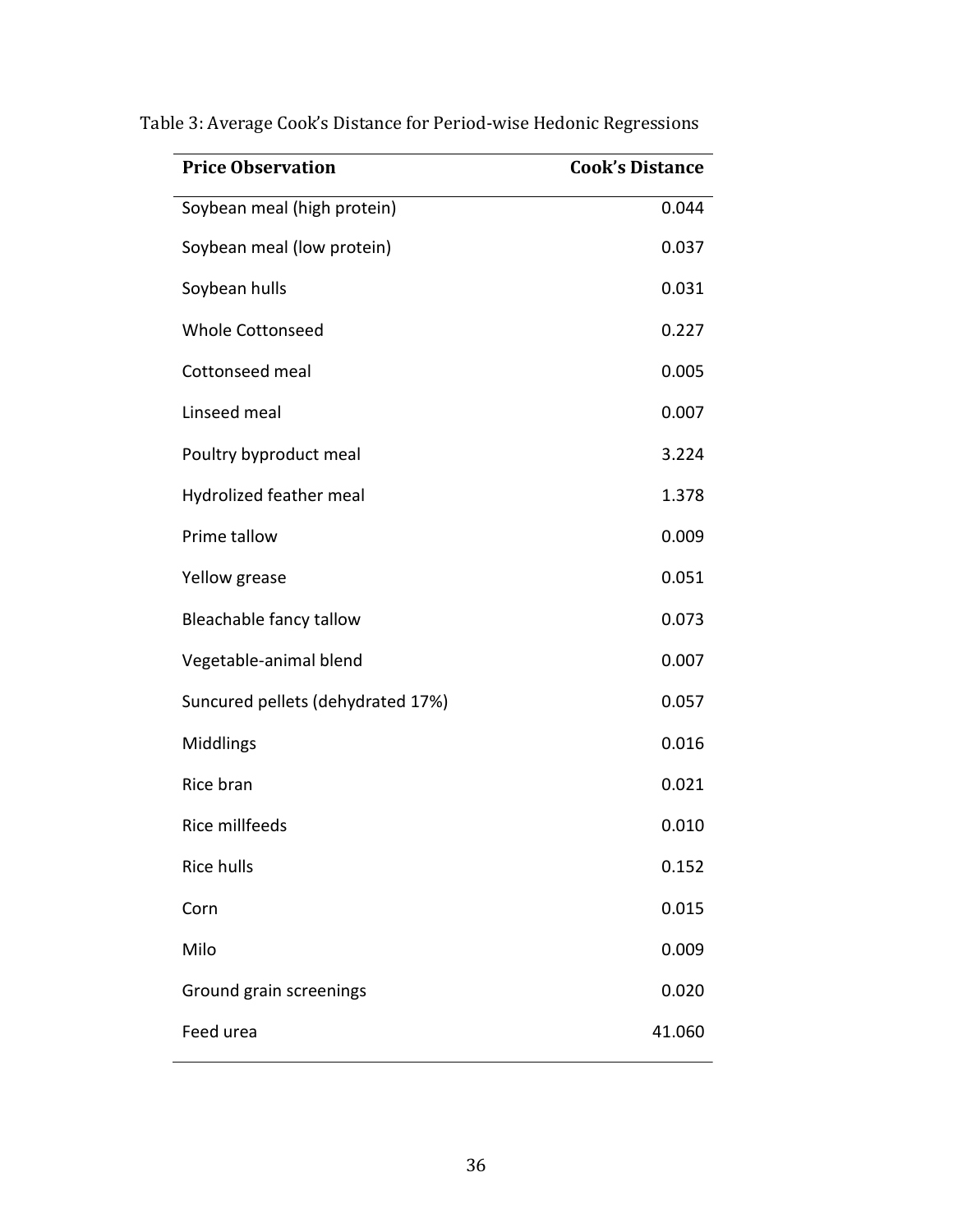|                           |      | Percent of Dry Matter |     |  |  |
|---------------------------|------|-----------------------|-----|--|--|
|                           | TDN  | CP                    | EE  |  |  |
| High-protein soybean meal | 87   | 54                    | 1.1 |  |  |
| High-protein PEAR**       | 47.5 | 35.9                  | 0.9 |  |  |
| Other PEAR***             | 41.9 | 21 1                  | 17  |  |  |

Table 4: Average Composition of PEAR Samples and High-Protein Soybean Meal\*

\* PEAR = post extraction algae residue, TDN = total digestible nutrients, CP = crude protein,  $\overline{EE}$  = ether extract.

\*\* Average characteristics of *Nannochloris oculata*, flakes, drum-dried, ethanolextracted meal*; Nannochloris oculata*, flakes, drum‐dried, hexane‐extracted meal and *Nannochloris oculata,* flocculated expanded collets.

\*\*\* Average characteristics of all other PEAR samples, consisting of two different species and various harvesting and extraction methods.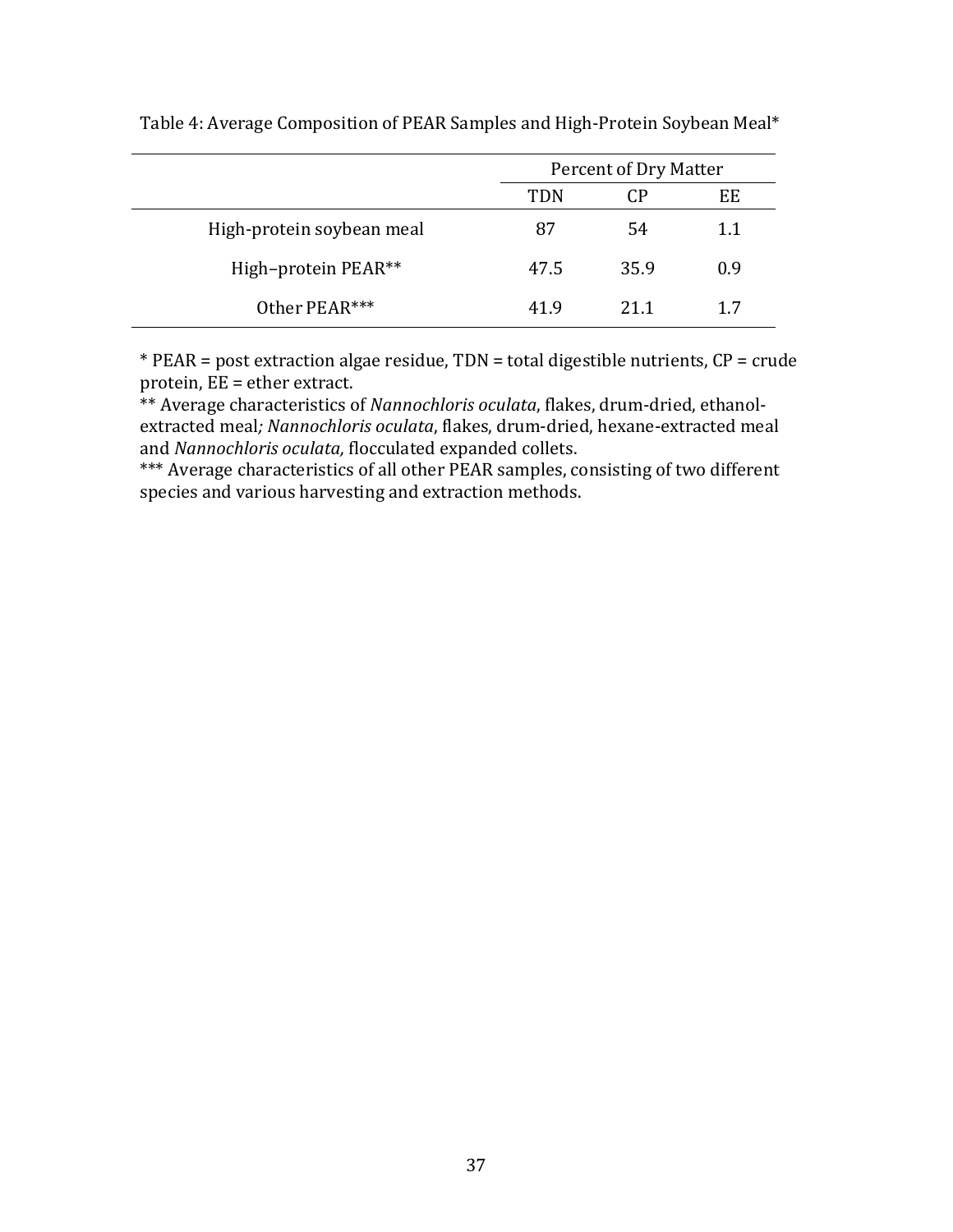

Figure 1: Evolution of the Values of Feed Meal Characteristics\*

\* Dotted lines represent values plus or minus one standard error.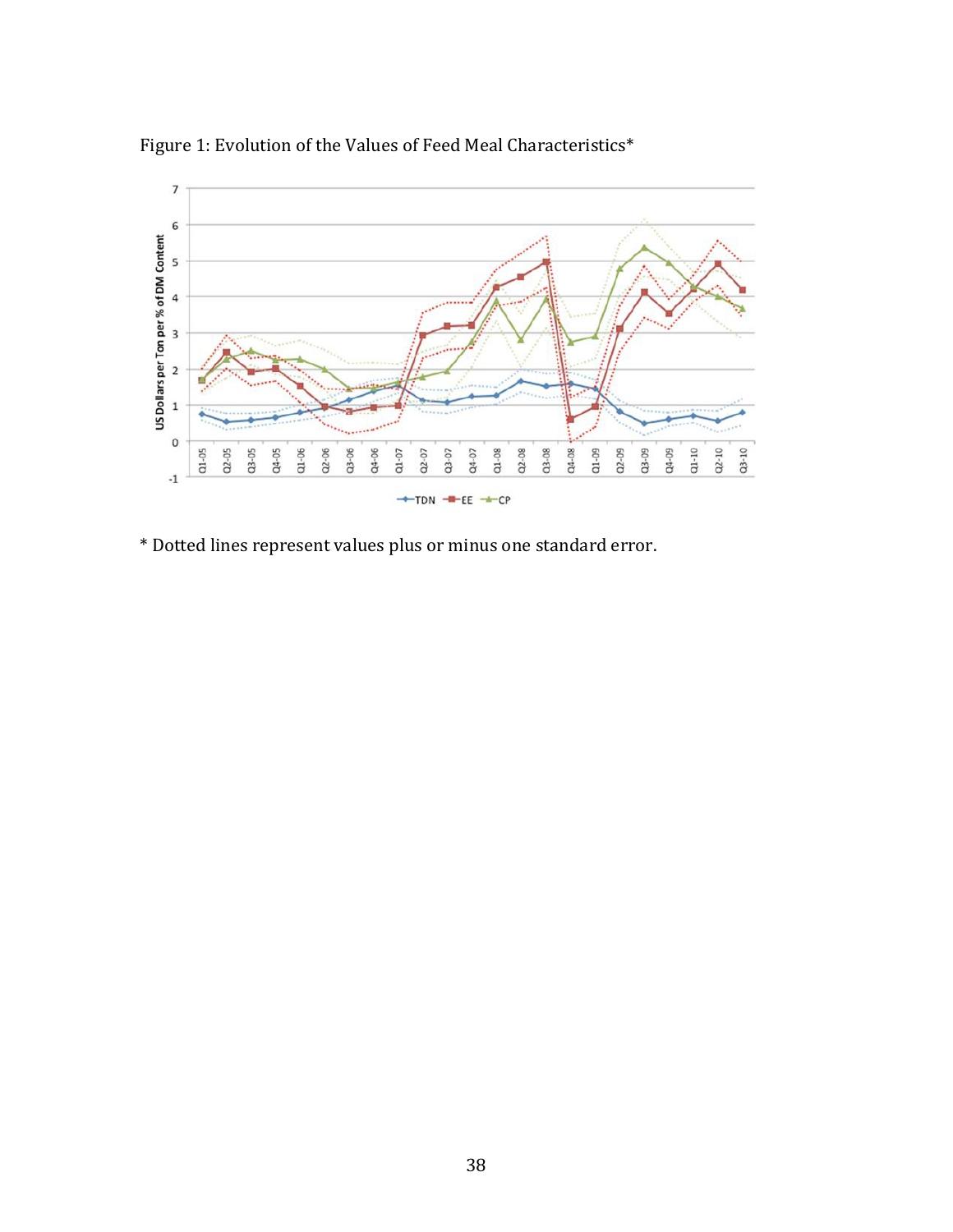

Figure 2: Projected versus Actual High‐protein Soybean Meal Values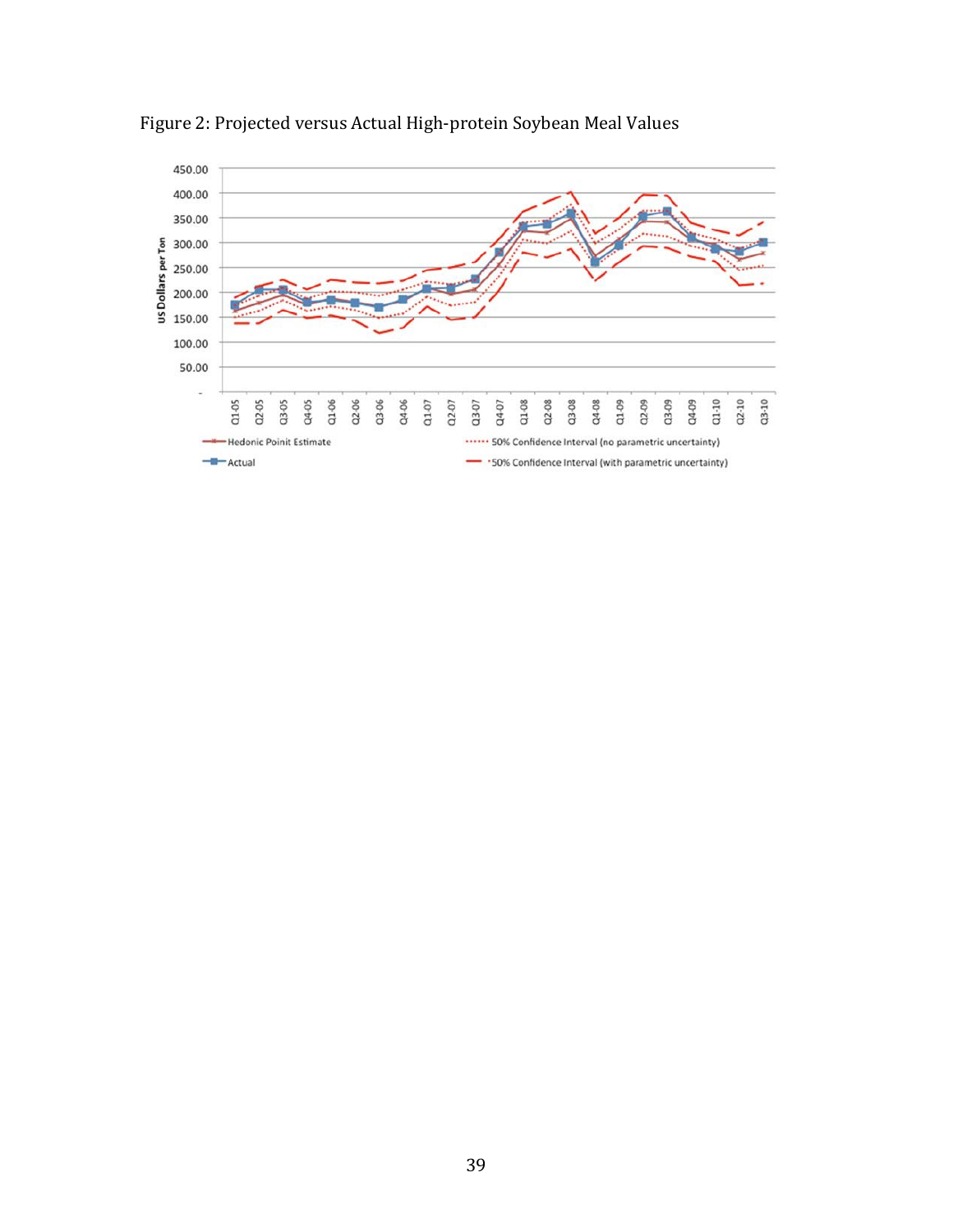



++High-protein PEAR (average values of three Nannochloris oculata samples with various havesting and extraction methods)

\*Other PEAR samples (average values of eight PEAR samples, consisting of two species and various harvesting and extraction methods)